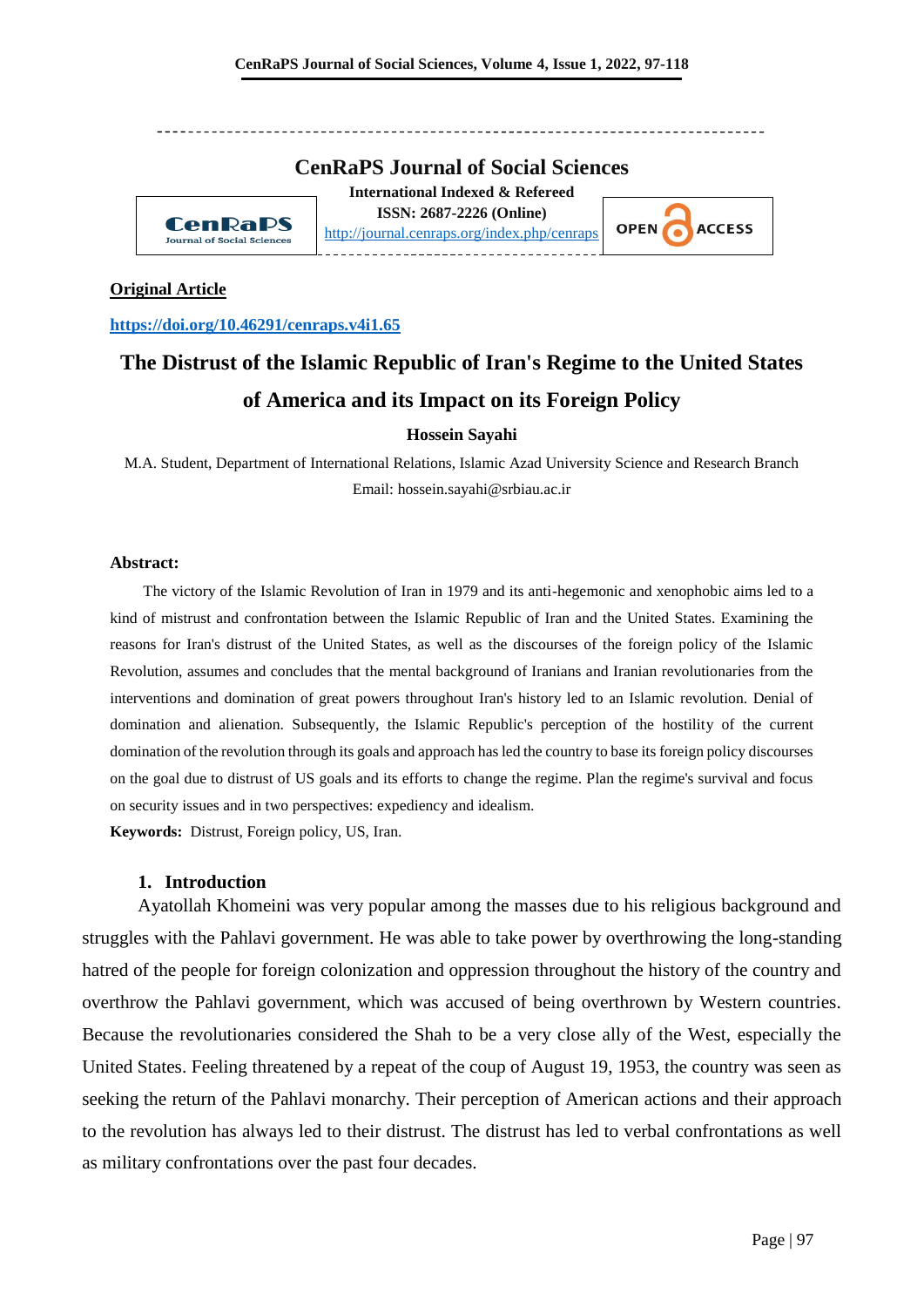Using the depth of distrust between the two countries, Emery (2013) inferred that the Iranians believed from the beginning of the revolution that the United States was seeking the overthrow of the emerging Islamic regime, and this has led to a kind of distrust between the Islamic Republic of Iran and the United States. Former British Foreign Secretary Straw (2019) attributed the Iranians' distrust to national sensitivities to powerful countries and their actions, such as the Paris Agreement, the secession of Afghanistan from Iran, the marginalization of the constitution, imposed oil contracts, and support for coups against governments, and ultimately the support for Saddam during the country's war with Iran. One of the former diplomats of the Islamic Republic of Iran, while pointing to this suspicion, pointed out the reasons for the increase in Iran's distrust of the United States as; its disrespect for Iran's identity, interference in internal affairs, attempts to change the regime, harming the government, and finally, the presentation of an evil image of the Islamic Republic of Iran in the international community (Mousavian and Shahidsaless, 2014). But Kissinger (2014), examining the Islamic Republic of Iran's views on world order, believes that the idea of the Islamic Republic of Iran founder from the days of the victory of the revolution, the illegitimacy of political institutions in the Middle East and the Persian Gulf countries was due to conflict with divine laws. He considers the distrust of Iran and the United States to each other as natural and adds that the Islamic Republic of Iran, as a post-colonial system, seeks the goodwill of the United States. He considers the West's conflict with the Islamic Republic of Iran over the nature of world order.

Given the above explanations, this article has tried to introduce another dimension of distrust. The distrust of the leaders of the Islamic Republic towards the United States because of their mental background in the history of Iran.

This article consists of Three sections. First, by presenting some historical examples of the interventions of powerful and influential countries in Iran and their role in overthrowing governments, the cause, and root of the distrust of the leaders of the Islamic Republic are discussed. In the second part, the role and impact of this distrust in the principles of the government of the Islamic Republic are discussed and it is explained how this distrust is crystallized in the constitution, the decisions of the revolutionary leaders, and the foreign policy discourses. In the last part, it is argued that given the differences between the government of the Islamic Republic and the United States of America and the suspicion of the leaders of the Iranian regime about the intentions and actions of this country, Iran's foreign policy discourses to maintain the system and security-oriented framework have taken the form of idealism and expediency.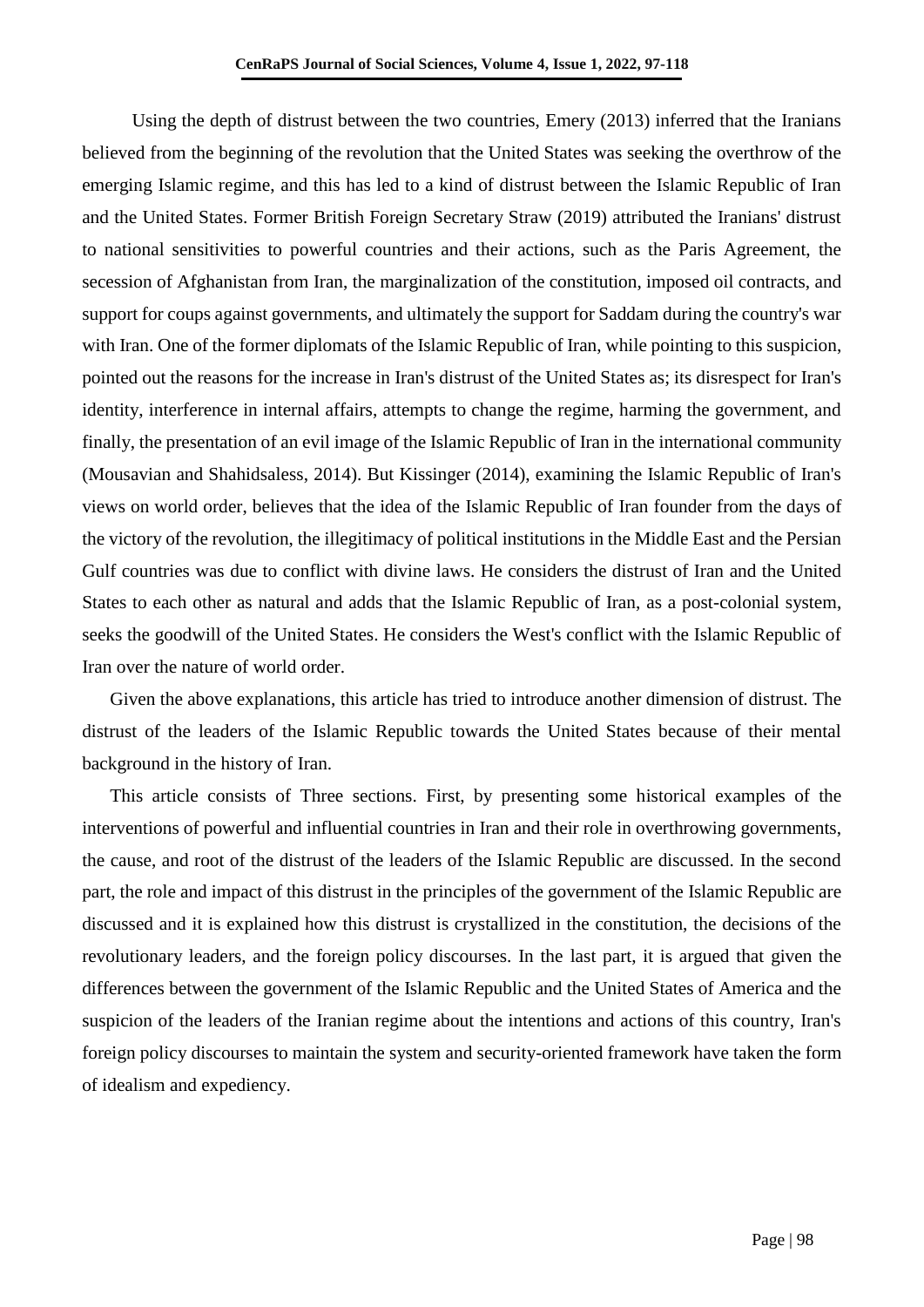# **2. History of Foreign Interference in Iran's Internal Affairs and The Overthrow of Governments**

During the reign of Mohammad Ali Shah Qajar, he was supported by Russia. Opposite him was the constitutional movement, which was favored and supported by Britain. Due to the growing tensions between the totalitarian and constitutionalist Shah, the Shah of Iran ordered the bombing of the National Assembly. In response, the constitutionalists seized the capital, prompting the Shah of Iran to seek refuge in the Russian embassy to protect his life (Shabani, 2005, p. 229-230). This period of history was the scene of the rise of Russia and Britain in Iran, which always put political and military pressure on the political governments of Iran. The other case took place during the reign of Ahmad Shah Qajar and after the relative reduction of Russian influence in Iran and led to the British attempt to conclude a treaty called 1919, which the Iranian government signed under its full influence. Mohammad Mossadegh later declared in connection with this interventionist and coercive action: "When the Shah refused to name and recognize the 1919 agreement in London, he was told that if he resisted, he would be deposed" (Keyostovan, 1948, p. 31-34).

Despite British support for Reza Shah Pahlavi during his rise to power, the Shah of Iran disagreed with the country over the Darcy oil deal (Afkhami, 2009, p. 35-37). As some disputes between the two governments continued, the outbreak of World War II and the close ties between Germany and Iran led Britain to use the Soviet Union to occupy Iran. Thus, under political and military pressure, Reza Shah decided to abdicate and replace the Crown Prince (Abrahamian, 1982, p. 203). After the overthrow of Reza Shah, British influence due to the occupation of Iran was so great that they decided to negotiate with a Qajar prince in London to return to Iran and revive the Qajar dynasty. (Wright, 1977, p. 399- 400).

The coup against the popular cabinet of Mohammad Mossadegh was another obvious interference of the great powers in the Iranian political scene. During the nationalization of the oil industry and the conflict between Iran and Britain, the Truman government called on both countries to resolve this conflict peacefully (Raether and Sampson, 1989, p. 61). Because it was possible that with the cessation of Iran's oil revenues, the economy, and subsequently the Iranian government would collapse (Gasiorowski and byrne, 2004, p. 198). Truman also opposed the British government's coercive proposals, arguing that such actions would destabilize Iran and trap communism (Kinzer, 2003, p. 145- 146). The plan to overthrow Mossadegh's government was eventually proposed by the British to the Republican government of Eisenhower and was approved (Blum, 1995, p. 64-65). The US Secretary of State Dallas also saw the coup as the only way to get rid of a lunatic like Mossadegh (Roosevelt, 1979, p. 8). Finally, the coup was successful on August 19, 1953, with the arrest and deportation of Mohammad Mossadegh, the Shah, who failed due to the failed coup plot was abroad, returning to Iran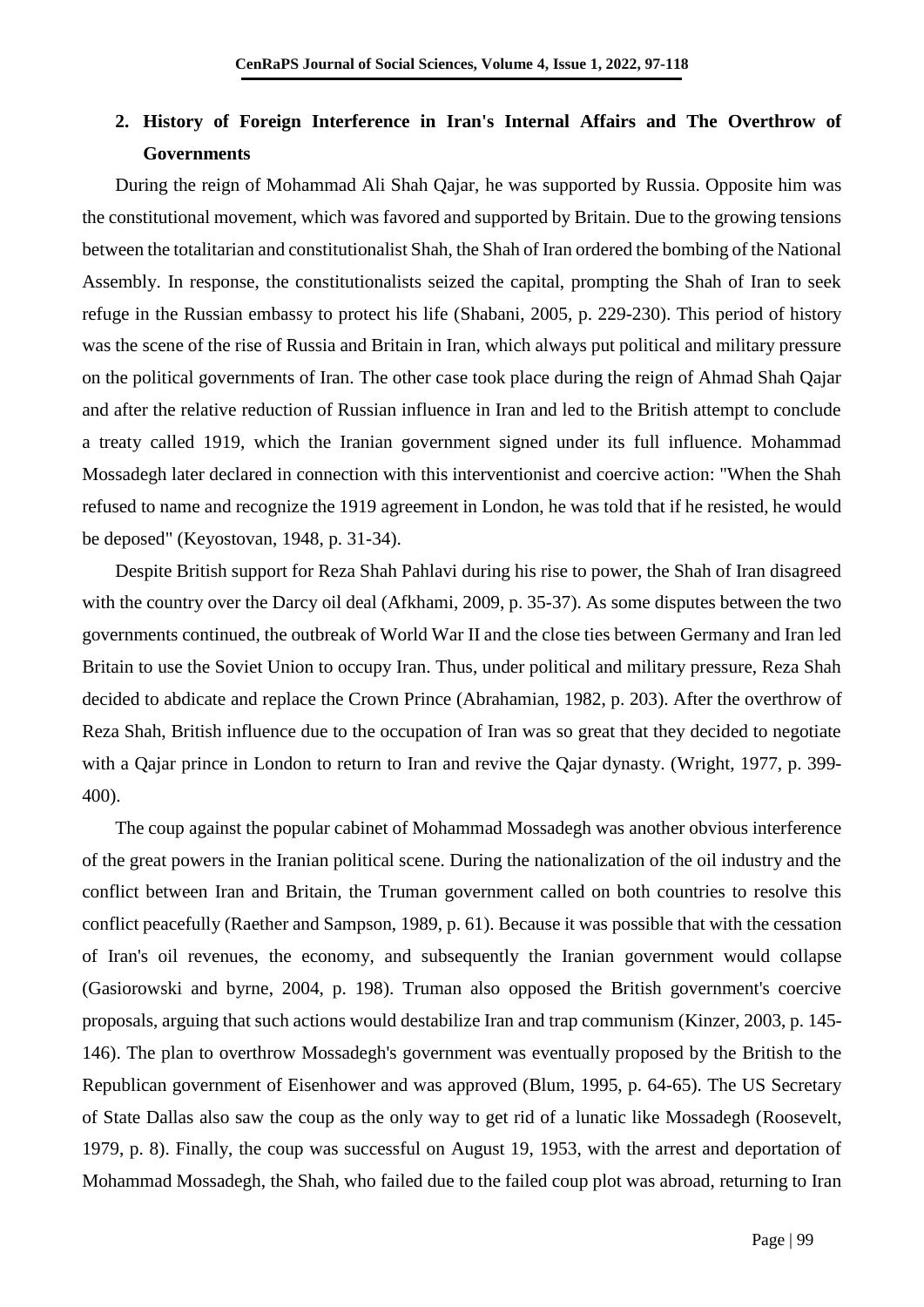victoriously, expressing happiness at the interest of the Iranian people in himself (Thomas, 1996, p. 109)

There are also hypotheses about the overthrow of Mohammad Reza Shah Pahlavi from the government regarding foreign interference. As the Democratic government of Jimmy Carter came to power, the pressure on the Pahlavi government increased with slogans based on morality, the revival of American values, and greater attention to human rights, which was a return of Wilson's approach to foreign policy (Hancock, 2007, p. 32-34). General Qarani, a commander in the Imperial Army who was also close to the revolutionaries, wrote in a letter to George Lambrakis, head of the US embassy in Iran, that Khomeini's supporters knew that President Carter's human rights policy had facilitated the overthrow of the Shah (Fattahi, 3rd June 2016). On the other hand, according to then-Iranian Foreign Minister Amir Khosrow Afshar, US Secretary of State Cyrus Vance admitted in a meeting that meetings had taken place between US officials and opponents of the imperial regime (Cooper, 2016, p. 397).

Before the victory of the Islamic Revolution in Iran, Carter sent General Heizer to this country. His goal was to call on the military to calm down and give a civilian and moderate cabinet a chance to reform (Trenta, 2013, p. 490). He repeatedly told the army leaders that the Shah should leave the country and that the army should refrain from any violent acts such as coups (Cooper, 11th February 2015). Also, before the victory of the Islamic Revolution, US officials met with Ayatollah Khomeini's relatives in Tehran and in Neauphle-le-chateau of France, where the Ayatollah's residence was located. One of these messages was sent two days after the Shah's departure, on January 18, 1979, and US officials sent a message to Ayatollah Khomeini that the United States' position on the type of government in Iran would be flexible (Fattahi, 9th June 2016).

The mentioned influences and interventions have always faced the lives of the Iranian people with political crises, numerous poverty and famines, and chaos. These actions have created two forms of distrust and xenophobia in the minds of Iranians. The first form that Ayatollah Khomeini was able to make the most of in his struggle against the Pahlavi regime is the distrust of Iranian society towards powerful countries, of which the United States is one of its victims. This country, which was able to do so through effective support for Iran gained the trust of Iranians during its occupation in World War II. By overthrowing Mossadegh's government during a military coup, in the eyes of Iranians, it was included in the list of hegemonic and colonial countries. Another form of this distrust can be seen within the government. The coup of 1953 and the confession of US officials to it, caused the nascent regime of the Islamic Republic of Iran to always have a mental obstacle to the efforts of the United States of America to overthrow political regimes that are against the interests of this country. On the other hand, the meeting of US officials with Ayatollah Khomeini's relatives and the correspondence of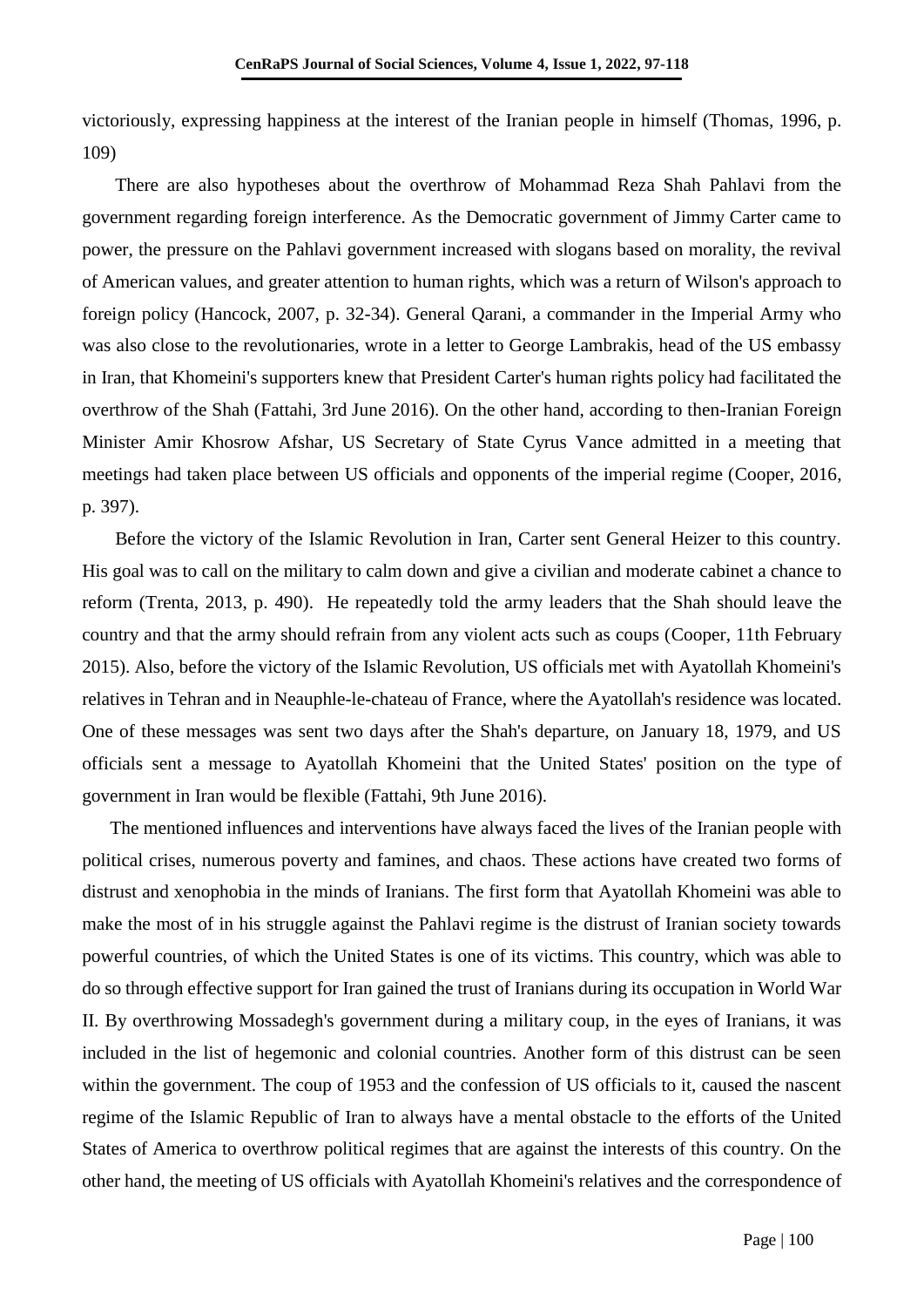the then US President Carter with him personally created the impression that US officials would not be trusted and relied even on their close allies if their interests required it.

### **3. Discourses and logic of the foreign policy of the Islamic Republic of Iran**

Historical distrust has led to the denial of domination and independence as the only solution to prevent foreign influence and intervention, and ultimately the overthrow of the government. Due to this issue, discourses were formed in Iran's foreign policy based on the security and survival of the government. The government of the Islamic Republic believes that the anti-hegemonic nature of the Islamic Revolution of Iran has made them arrogant and exploitative current hostile to it. Thus, this government seeks a kind of deterrence against the countries that it calls the current of domination and threatens the security of the regime. This deterrence and its tools have been formed at the regional and international levels in the form of offensive and defensive policies, as the time requires. The leaders of the Islamic Republic of Iran, intending to cut off the influence of other countries, have always spoken about the issue of independence and mutual respect and have emphasized the national slogan of Iran after the end of the monarchy, i.e. independence, freedom, and the Islamic Republic. They believe that one of the reasons for the revolution against the Pahlavi regime was his service to Western countries and moving in their interests. Ayatollah Khomeini, the first leader of the Islamic Revolution, declares: "We will treat all nations with respect if they do not interfere in our internal affairs and have mutual respect for us (Mousavi Khomeini, 2008, p. 38). Also, Ayatollah Khamenei, the second leader of the Islamic Revolution, has referred to this issue "We want to have a relationship with all nations," he said. "Even we have no enmity with the American people, so our main problem is the US government and its arrogant goals that we are fighting against" (Khamenei, 10th September 2009). The denial of political domination and independence also has a significant role in the constitution of the Islamic Republic of Iran. Article 153 of the Constitution, which deals with the denial of domination, states: "Any contract that causes foreign domination of the natural and economic resources, culture, army and other affairs of the country will be prohibited".

The impact of the security and survival of the Islamic Republic on the national interests of Iran is very great. At the forefront of national interests are the existential interests of the Islamic Republic of Iran, which aims to maintain the existence of the Islamic system through the establishment of national security, sovereignty, and defense of independence. Ayatollah Khomeini also considers the preservation of the Islamic system as an obligation and a kind of divine duty for all (Mousavi Khomeini, 2008, p. 220). The other category is important interests, which include ideological issues, issues related to the international system, and economic issues. Given that the Islamic Republic of Iran, with a realistic approach, has always considered the issue of security as its highest policy, it seems that any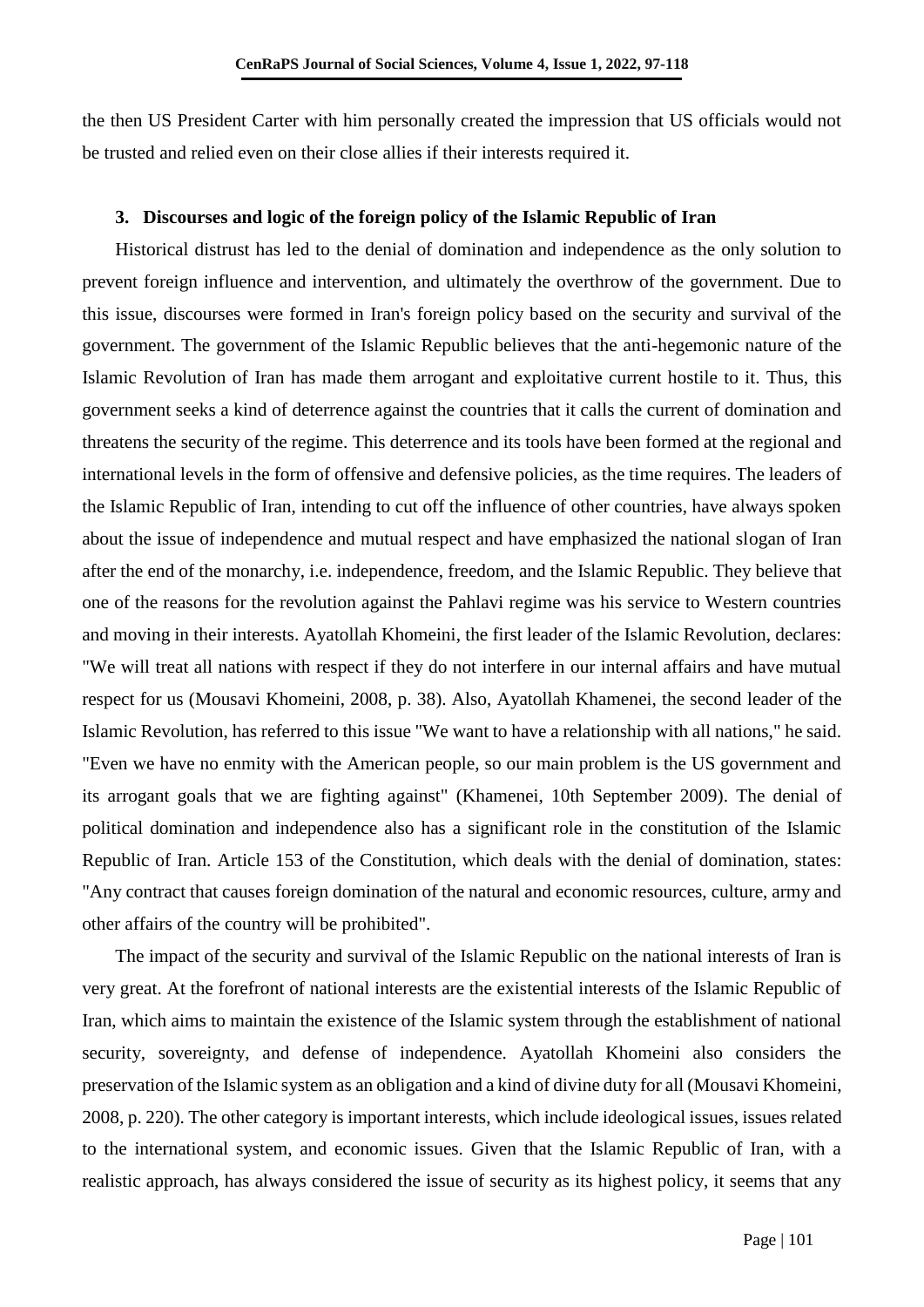category of interests will be redefined with a security-oriented approach and with the impact of existential interests. "For example, after the Iran-Iraq war and the need to modernize the country and rebuild the economy, Ayatollah Hashemi Rafsanjani, the then president, declared that it was economic and social issues that threatened the survival of the system" (Rafsanjani, 2003, p. 27-30).

Based on the mentioned interests, during the life of the Islamic Republic of Iran, there have been different foreign policy discourses. Although some of these strategies have different approaches to domestic and international issues, all of them have put the frameworks, the red lines of the leaders, and the existential interests of the Islamic Republic on their top priority. The first round of the discourse of realism in the foreign policy of the Islamic Republic of Iran was formed during the interim government of the Prime Minister of Bazargan. This discourse recognizes the existing international order and its rules and seeks to transform the new government as an established player in the international system. The interim government believed that Iran's need for US technology was urgent and that relations with that country were essential. Therefore, by choosing a non-aligned approach, it tried to establish relations with all countries of the world, including the United States.

During this period, US foreign policy was to prevent Soviet influence in the region, as well as to establish relations with moderate elements in Iran to restore stability to the Middle East. (Ambrose, 1971, p. 275-284). Because the Soviet invasion and occupation of Afghanistan had made the influence of communism and its supporters in Iran, such as the Tudeh Party, and was dangerous to US interests, the Carter government avoided any action that would weaken Iran's moderate, liberal interim government (Dumbrell, 1996, p. 36). But the publication of the 1952 coup in Iran by Kermit Roosevelt and the revelation of the role of the United States and the West in it, as well as the Shah's triumphant return to the country, increased the distrust of the revolutionaries in this country. Also, the presence and movement of US Army ships raised concerns (Ramezani, 2009, p. 40). Ultimately, it was President Carter's permission for the Shah to enter the country that fueled this distrust. The Shah's visit to the United States was for medical treatment and on the advice of physicians (Kaufman, 2006, p. 77). But the revolutionaries, fearing that the Shah would return to power with US support, took precautionary and aggressive measures, occupying the US embassy and taking a number of its staff hostage (Mousavian and Shahidsaless, 2014, p. 61-62). However, Gary Sick believes that the Shah's arrival in the United States was merely an excuse to carry out a preemptive plan to attack the embassy and that Ayatollah Khomeini was already aware of this decision (Sick, 1985, p. 197).

Simultaneously with the crisis, there were two proposals in the US government for diplomatic action by the Secretary of State and harsh military action by the National Security Adviser, which eventually, due to the resignation of the interim government in Iran and the possibility of a failed negotiation, a military strike to free the hostages was approved by President Carter (Houghton, 2001,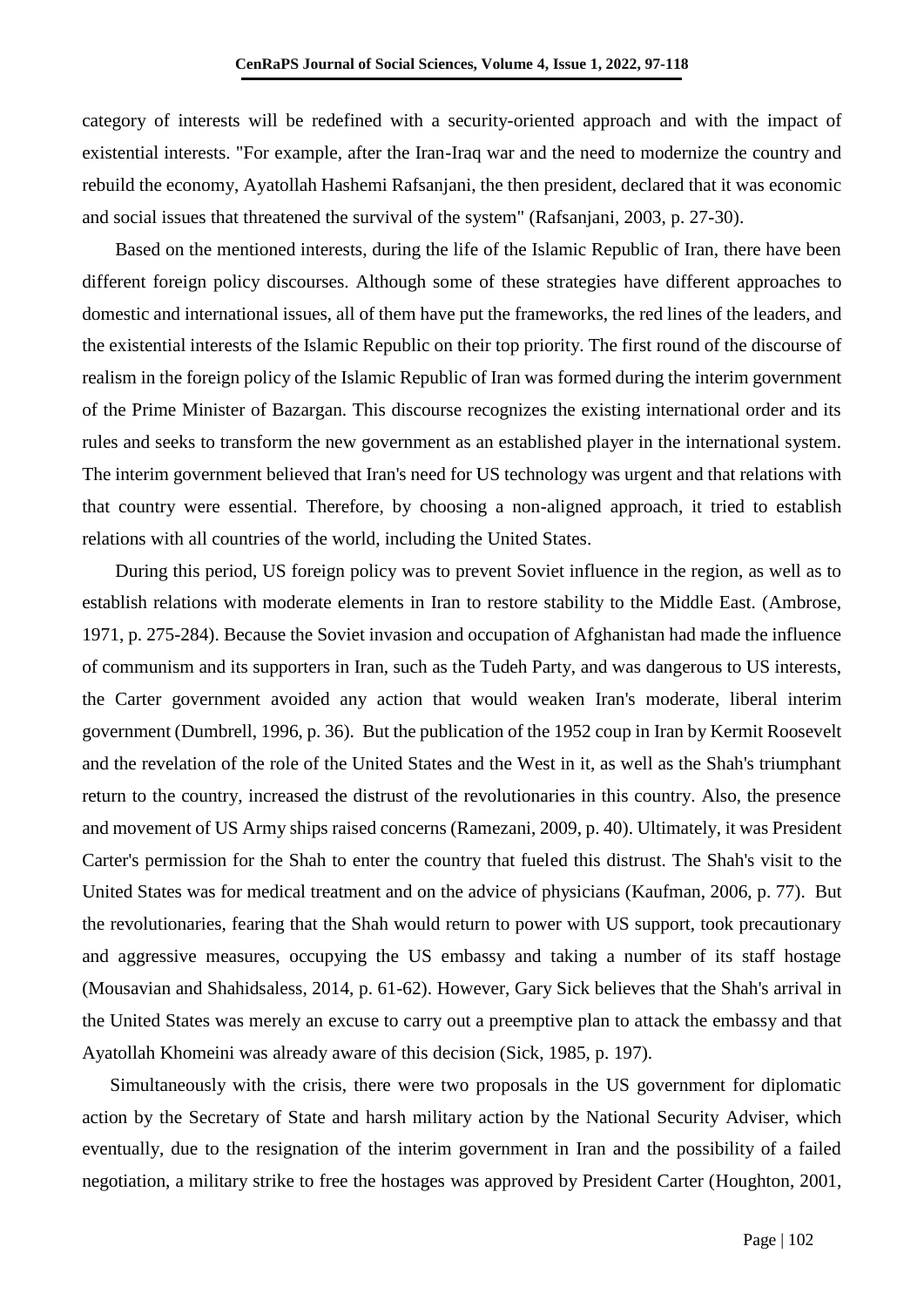p. 80-94). Eventually, a military operation called the Eagle's Claw was unsuccessful, forcing American troops to leave Iran (Martin, 2017, p. 493). This military operation fueled distrust, and Ayatollah Khomeini declared that the crisis of hostage-taking and arrest of spies by students is due to the damage that the United States has inflicted on the Iranian nation, and the guarantee of non-political and military intervention by the United States and the release of Iranian blocked funds in this country is a condition for resolving this issue (Mousavi Khomeini, 2008, p. 84). He considered the handover of the Shah to Iran as one of the main conditions for establishing relations between Iran and the United States and allowed the Liberal Provisional Government to consolidate the position of the government of the Islamic Republic in the international community, to provide the ground for the revolutionaries to gain confidence in the intentions of the United States. With the failure of the interim government to seize this opportunity and the perception of hostile actions by the United States against Iran, extremist elements in Iran gained more power and influence, and their distrust of the United States remained.

# **4. The Beginning of The Discourse Cycle in Iran's Foreign Policy in The Face of US Policies**

Value-oriented or idealistic discourse is another foreign policy discourse of the Islamic Republic of Iran that is based on the original ideals of the revolution and Islamic norms (Lolaki, 2020, p. 200). This discourse is derived from the principles of the denial of domination and is designed to change the existing condition in the international system.

In the early years of the victory of the Islamic Revolution in Iran, the most important goals of US foreign policy, as in previous decades, were the security of Israel, the preservation of oil interests, and the prevention of Soviet influence in the Middle East (Edwards, 2014: 17-18). Thus, the United States was committed to maintaining the flow of Middle Eastern oil in the western part of the Iron Curtain (Yergin, 2009, p. 409). Such a goal made stability in Iran very important. Realizing these sensitivities and goals, there was a kind of containment in President Reagan's foreign policy against Iran and the Soviet Union (Miles and Sabet, 30th October 2018). He believed that both regimes were unstable and that dialogue, along with military pressure, would affect them. But the outbreak of the Iran-Iraq war led the revolutionaries to see Saddam and the United States as aiming to overthrow the regime of the Islamic Republic of Iran (Razoux and Elliott, 2013, p. 68-69). Ayatollah Khomeini in a message accused Saddam of inciting and supporting the US agent and the US government (Khomeini, 2000, p. 221-222) Nearly three years after the war, Iran was able to advance on Iraqi soil by liberating most of its occupied territories. Because Iran was considered a greater threat because of its larger population and the radical ideology of its regime, the United States decided to support Saddam to repel its attacks and re-establish a balance of power in the region (Kissinger, 2002, p. 318).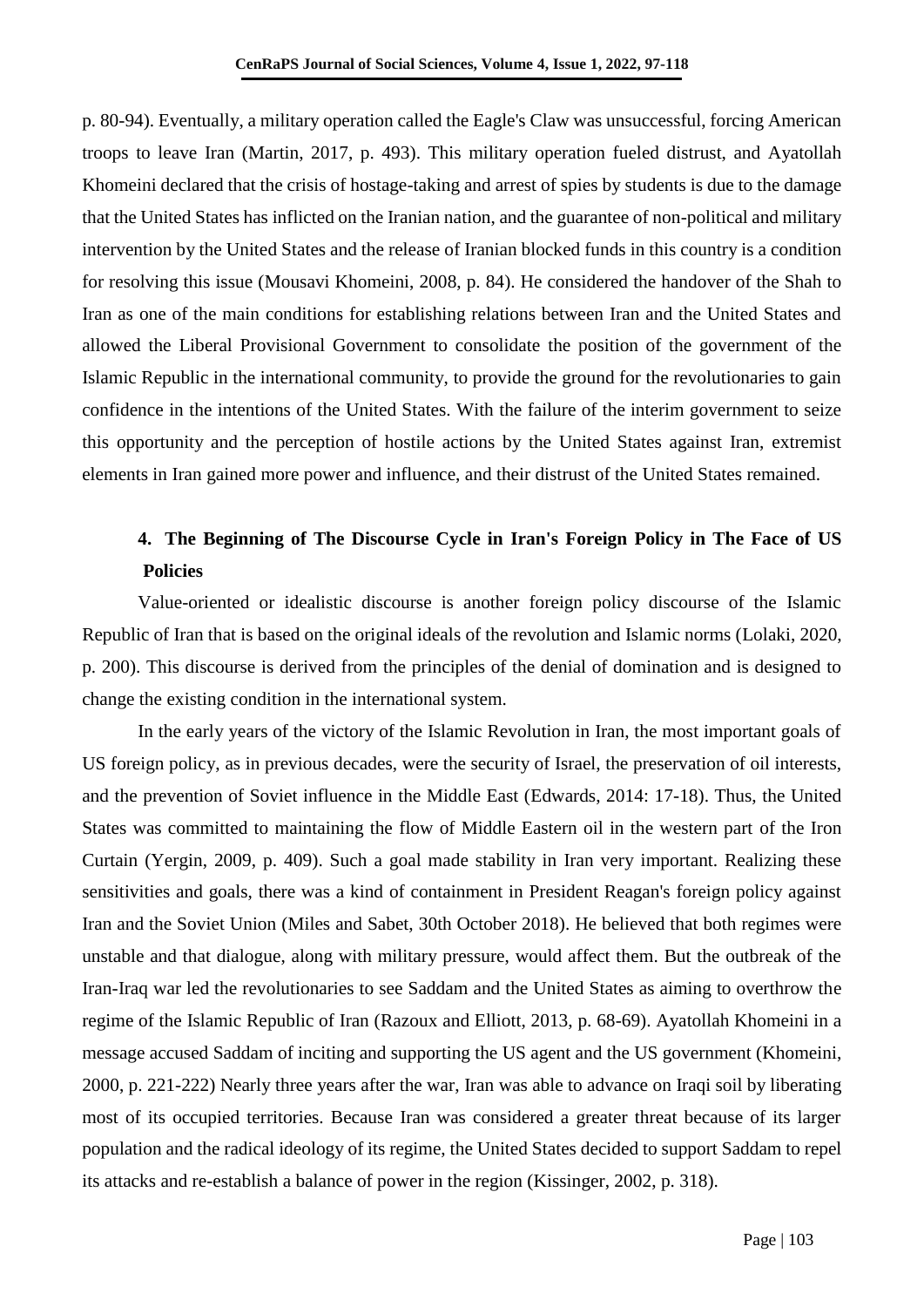This led leaders and extremists inside Iran to adopt an aggressive and destructive foreign policy in response to US actions by creating an idealistic discourse, replacing the revolutionary and idealistic non-alignment with the interim government's unrealistic non-alignment. During the rule of this discourse in the field of the foreign policy of Iran, this country considered international organizations under the influence of superpowers. Ayatollah Khomeini during the Iran-Iraq war, according to the decisions and resolutions of the Security Council, believed that any organization in which the great powers are members has been created to satisfy their interests. He considered the Security Council, the veto power of its permanent members, and other international organizations as a tool of abuse and playfulness of the powers (Khomeini, 2000, p. 190). In addition to these measures, the Islamic regime, by adopting idealistic policies, sought to create ideological insecurities for other countries, change the state-centered Westphalian order and turn it into a nation-centered order. The policy of exporting the revolution was an example of these efforts and aimed at penetrating the minds of the Muslim nation, which caused concern among the countries bordering the Persian Gulf (U.S. Senate, 4th March 1980). In general, US policies during the Iran-Iraq war led Iran to view its actions, such as political and military support for Saddam, economic sanctions, and then a confrontation with Iran, as hostile and targeted to overthrow the revolutionary government of Iran (Tarock, 1998, p. 67-69). In response, the Iranian leaders' distrust has manifested itself in an aggressive and idealistic discourse, leading to countermeasures such as the policy of exporting the revolution, trying to develop and influence the Shiite ideological vision in the region, and supporting jihadist militant groups in Lebanon and Palestine, hostage-taking and bombing in Beirut killed 241 American Marines and 58 French peacekeepers (Berman, 2007, p. 7-8).

President Reagan's policies in the early years of the war, in addition to emphasizing a containment strategy against the Soviets and Iran, were also important in maintaining the traditional balance of power between Iran and Iraq in the region (Shareef, 2014, p. 8-10). As in the Iran-Contra affair, it decided to sell arms to Lebanon to mediate Iran in the release of American hostages. He also, with a tolerant approach, ordered the withdrawal of American troops from Beirut after the bombing in Beirut, despite France's readiness to bomb Hezbollah's positions (Allin and Simon, 2010, p. 31). Evaluating the performance and decisions of the US government, Iranian idealists concluded that the creation of a deterrent, such as hostage-taking and proxy measures, would cause Americans who were unwilling to endure human suffering and casualties without a valid and vital purpose to flee the region (Pollack, 2004, p. 275). But the continuation of the war and Iran's attack on US-backed Kuwaiti oil tankers turned the Reagan administration's policy of dialogue and military pressure into a military confrontation between Iran and the United States (Fayazmanesh, 2008, p.38-40). The discourse of idealism in Iranian foreign policy was a response to the regime's understanding of the hostile actions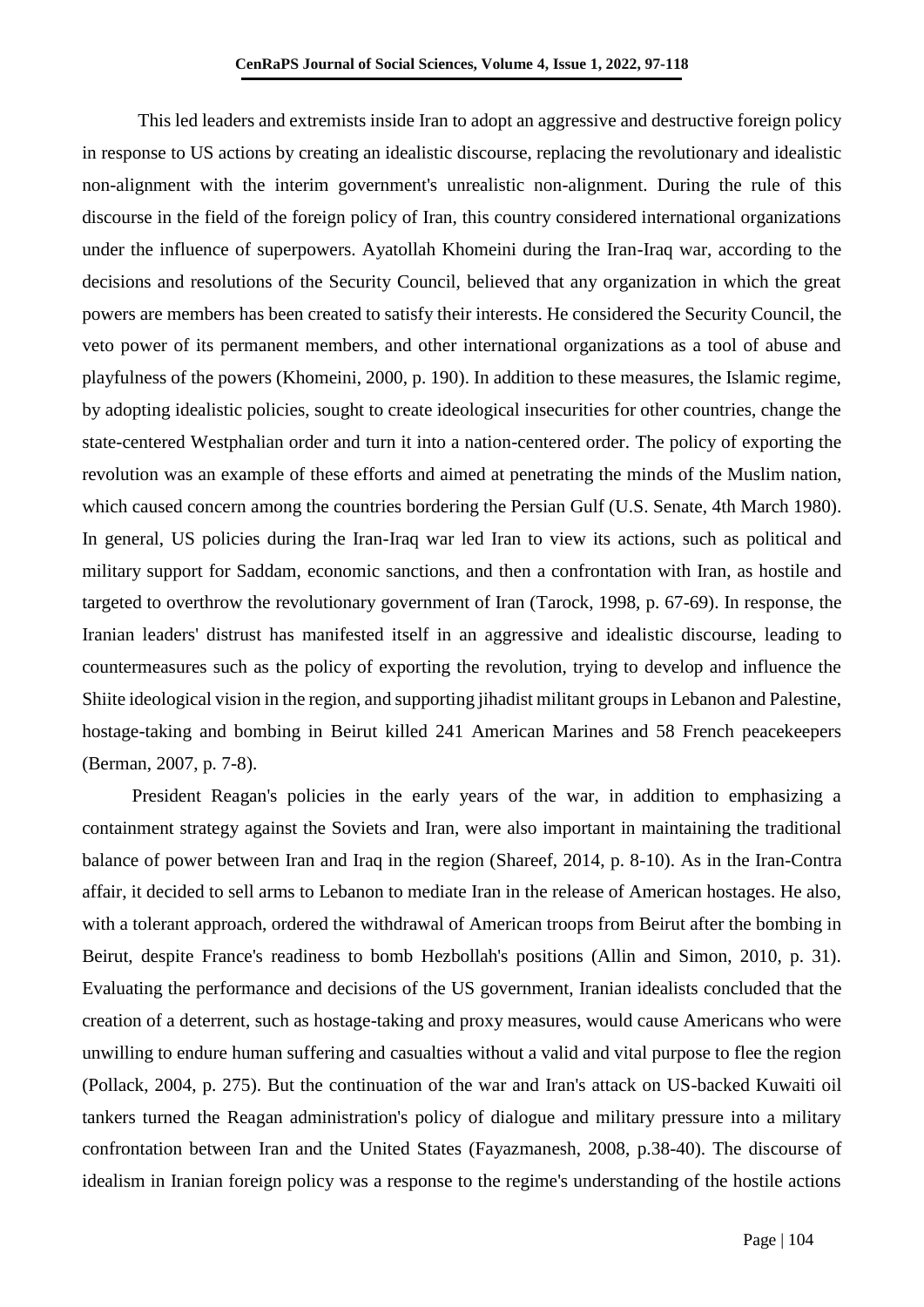of the United States. In the last years of the war with Iraq, the Islamic Republic of Iran showed that maintaining the revolution and the Islamic government would be a top priority. Feeling insecure at this level disrupts the rules of the game at the international level and creates insecurity for others (Davis et al., 2011, p. 31-32). Ali Akbar Velayati, the then Minister of Foreign Affairs, believed that the Islamic State was not only obliged to work to change the foundations of oppressive powers and oppressive global relations, but also to provide the real and vital security desired by this change (Velayati, 1986, p. 3).

After the end of the war, with the death of Ayatollah Khomeini and the beginning of the leadership of Ayatollah Khamenei, Iran was going through difficult days. The war reportedly cost the country a total of nearly \$ 648 billion (Katouzian, 2013, p. 212-214). The damage caused by the war has led to high unemployment and inflation for this country (Mofid, 1990, p. 138-140). Thus, as economic and social issues became a security challenge in this period, the need for economic reconstruction was felt. This period led to the emergence of pragmatic or expedient discourse in the foreign policy of the Islamic Republic of Iran. In this discourse, the Islamic Republic of Iran is considered the most important place in the Islamic world and considering the centrality and leadership of the Iranian regime in the Islamic world, maintaining it in any possible way, even in the existing international order, was a kind of expediency and obligation.

With the beginning of the Bush government as President of the United States, and with the fall of the Soviet Union and the crisis in China, he, like President Reagan, sought a policy of restraint and dialogue with Iran (Wright, 2011, p. 210-211). In 1989, he declared that "good faith creates good faith" and called on President Hashemi Rafsanjani to mediate the release of American hostages held by Lebanese Hezbollah. Iran, which had lost its balance with the United States after the collapse of the Soviet Union and the end of the bipolar system, decided to defuse tensions with that country. But despite Iran's cooperation and the release of the hostages by Hezbollah, no reciprocal good faith was shown by the United States (Mousavian, p. 2012). Thus, Iran's distrust of the United States increased once again.

Following the period of expediency in Iran and during the presidency of Bill Clinton in the United States, a policy of dual restraint was implemented by his administration in response to the weakness of the traditional system of balance of power. To the extent that the two countries of Iraq and Iran were identified as the biggest obstacles to peace in the Middle East and were controlled simultaneously (Yetiv, 2008, p. 104-105). Because the emergence of either of these two countries as an absolute power would jeopardize the regional order and vital interests of the United States (Yetiv, 1995, p. 154). According to this policy, Iraq with intense pressure and Iran with a stick and carrot policy encouraged against their good faith and threatened and punished for their hostile behavior. Besides, the revelation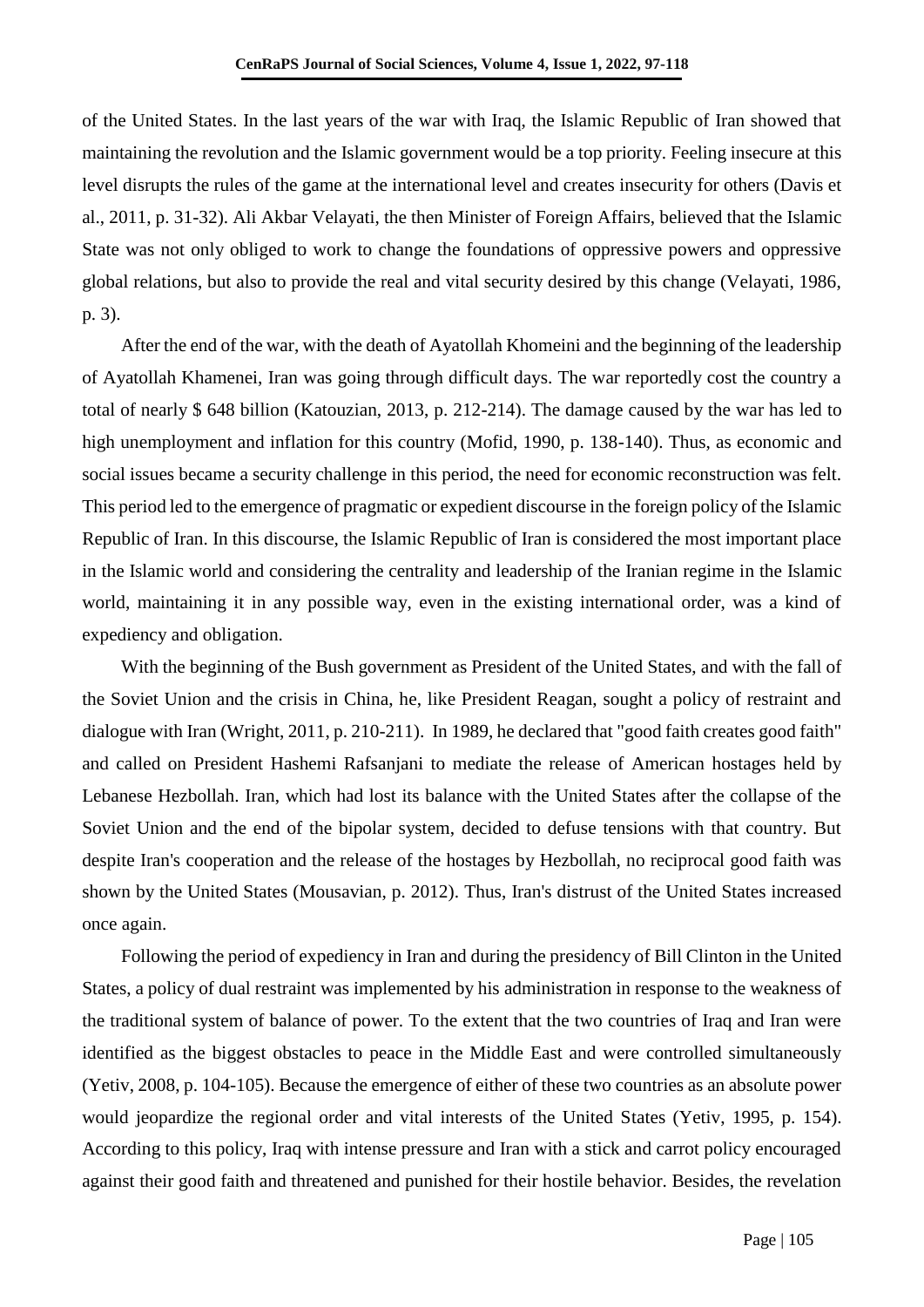of Republican Sen. Greengridge's 18 million Dollars plan in the US Congress to put more pressure on Iran led the Islamic Republic of Iran to argue with clearer reasons that the US intention is still to overthrow the regime (Scott, 1998, p. 113).

Akbar Hashemi Rafsanjani, the pragmatic president of Iran, who was still working to rebuild Iran's economy, decided to improve Iran's relationship with the European Union and start critical talks (Mousavian, 2008, p. 194-197). He has also made the same effort with the United States, seeking a 1 billion Dollars contract with the US oil company of Konoko (Litwak, 2000, p. 181-182). This action which is still known among Iranian hardliners as the "Rafsanjani olive branch to the United States," was rejected by Clinton. Since the Islamic Republic of Iran did not see the expected good faith on the party of the United States, it once again took an aggressive behavior. This time, conservative extremists in Iran believed that the country would need a better deterrent to the United States and its actions. With these interpretations, the expansion of proxy wars could be a good idea because the United States had shown in connection with the bombing of Lebanon that it would not tolerate many casualties. Thus, the offensive measures once again dominated the foreign policy of the Islamic Republic of Iran. Naval exercises in the Persian Gulf, operations by pro-Islamic Republic movements in the region, terrorist operations at the Mykonos restaurant in Germany, the bombing of a Jewish center in Amia, Argentina, and finally the bombing of good towers in Saudi Arabia are examples of these reciprocal measures (Bergman, 2008, p. 115-155).

During the presidency of Seyyed Mohammad Khatami, another expedient discourse called reformism prevailed in the country's foreign policy. The purpose of this discourse was to create a civil society, gain public consent, followed by legitimacy at home and de-escalation abroad. This moderate foreign policy was necessary for a view of the regional and global crises at the beginning of the 21st century, as Hassan Rouhani, the then Secretary of the National Security Council, later stated that the foreign policy of the Khatami government caused that despite the existence of threats and the inclusion of Iran in the blacklist of the international community, the country to overcome the risk of war (Rouhani, 7th June 2013). President Khatami by pursuing a policy of detente in an interview with CNN in 1998 celebrated the greatness of the American people and the goals of its founders. He also endorsed Ayatollah Khomeini's independence and pro-Western actions, calling the decision of the Congress to overthrow the regime in Iran humiliating, referring to the \$ 20 million budget of the Congress (Khatami, 7th January 1998). The US response was also with well faith, and the Secretary of State praised Iran and acknowledged US involvement in the 1952 coup, trying to defuse tensions and break down the wall of distrust (Balaghi, 2013, p. 73-74). Eventually, however, the US government sent a secret letter to the Iranian government through the Sultan of Oman stating that the United States, citing sufficient evidence, had implicated Iran in the bombing of the Khobar Towers and called for their trial. After a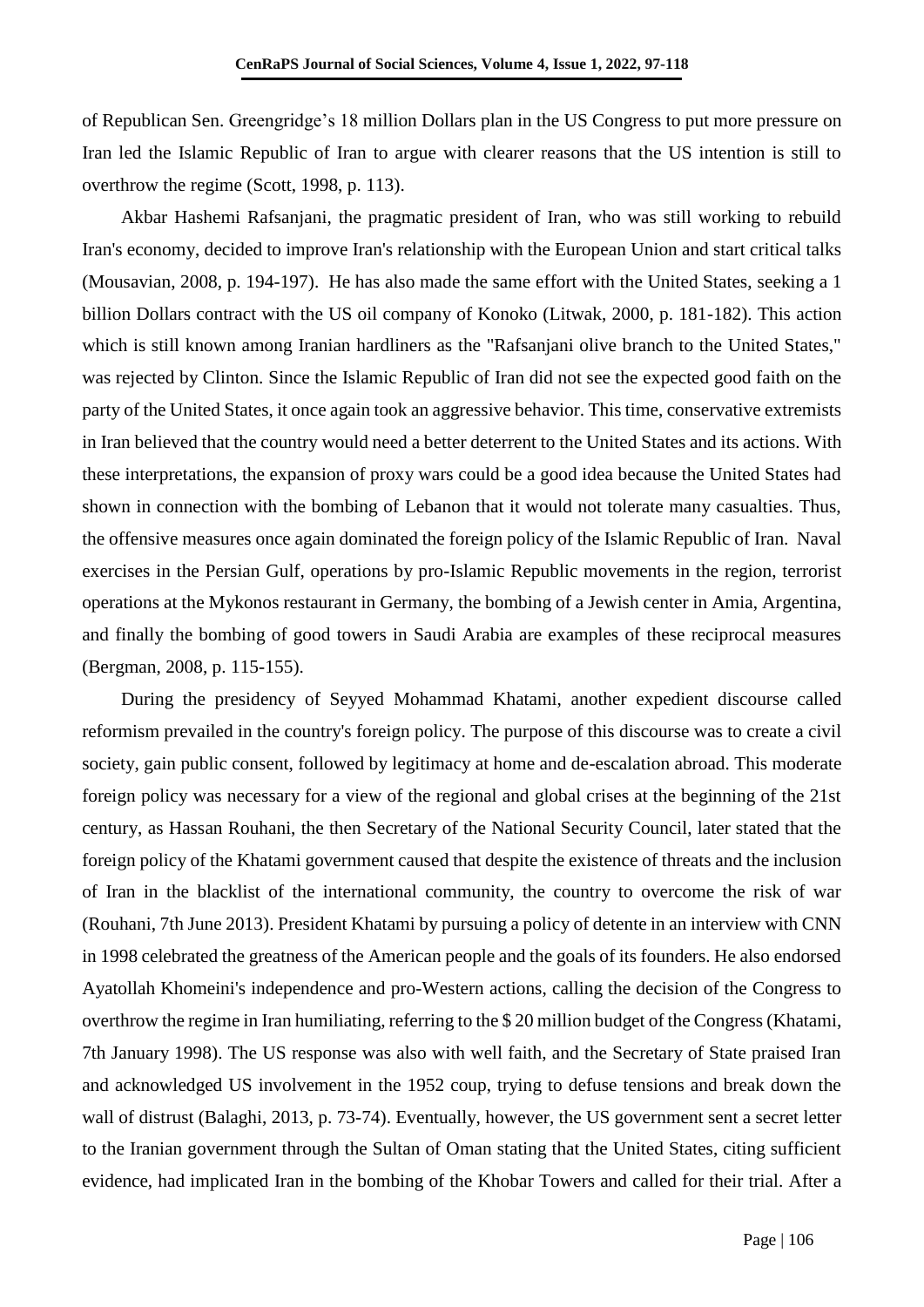relatively long silence, the Khatami government called the US accusations wrong and baseless (Indyk, 2009, p. 225-226). Eventually, as the dispute continued, trust-building measures between the two countries failed, and US preconditions for negotiating with Iran on Iran's missile issue, Israel, and support for terrorism were not accepted by Iran leader (Keddie and Richard, 2006, p. 272).

With the beginning of the Bush presidency and after 2001 9/11, Iran cooperated with the United States in invading Afghanistan (Associated Press, 24th November 2013). Because the Taliban, who ruled Afghanistan for years, posed a security threat to Iran because of ideological differences and the possibility of cooperation with Saudi Arabia and Pakistan, as well as existing tensions (Milani, 2010, p. 2-4). But despite Tehran's cooperation and the creation of hope for cooperation between the two countries at the regional level, Bush, in a speech, placed Iran alongside North Korea and Iraq on the axis of evil (Parsi, 2007, p. 228-237). Following the not-so-difficult fall of the Taliban in Afghanistan, the US invasion of Iraq in 2003 posed two new problems concerning Iran. First, it allowed the Islamic Republic of Iran to add to its strategic depth for its offensive behavior as the Shiite current in Iraq gained power, which could help Iran in its deterrent policy and increase the power of proxy wars of this country (Badie, 2017, p. 77-82). On the other hand, it undermined the policy of containment between Iraq and Iran and made the continued US presence in the region vital (Mearsheimer and walt, 2008, p. 281). But in the end, the US occupation of Afghanistan and Iraq was a threat to the Islamic Republic of Iran. The US presence in the region made the regime of the Islamic Republic feel that in the event of a miscalculation in its behavior, it would face an operation such as the Desert Storm that happened to Saddam in 1990.

The US presence in the region required the now-more suspicious Iranian regime to have a better deterrent to regional action and proxy wars. Disclosure of the dimensions of the Islamic Republic's nuclear program in 2003 and the creation of an international conundrum, even if a nuclear bomb were not achieved, could provide the Islamic Republic of Iran with the time and ability to negotiate and bargain. From the US point of view, this program could disrupt the regional order, endanger the existence of Israel, and create a kind of deterrent between the United States and Iran if it leads to the construction of an atomic bomb (Lindsay and Takeyh, 2010, p. 33-35). Thus, negotiations between European countries and The Islamic Republic of Iran were formed and led to the Paris Agreement in 2004 with the acceptance of the conditional suspension of uranium enrichment by Iran. It is worth mentioning that this agreement also failed due to inefficiency and the Islamic Republic of Iran, which intended to gain concessions with its new leverage, failed in this regard. Ayatollah Khamenei, the Supreme Leader of Iran, once again declared with revolutionary literature that could indicate the emergence of another wave of idealism in Iranian foreign policy that if the Westerners want to continue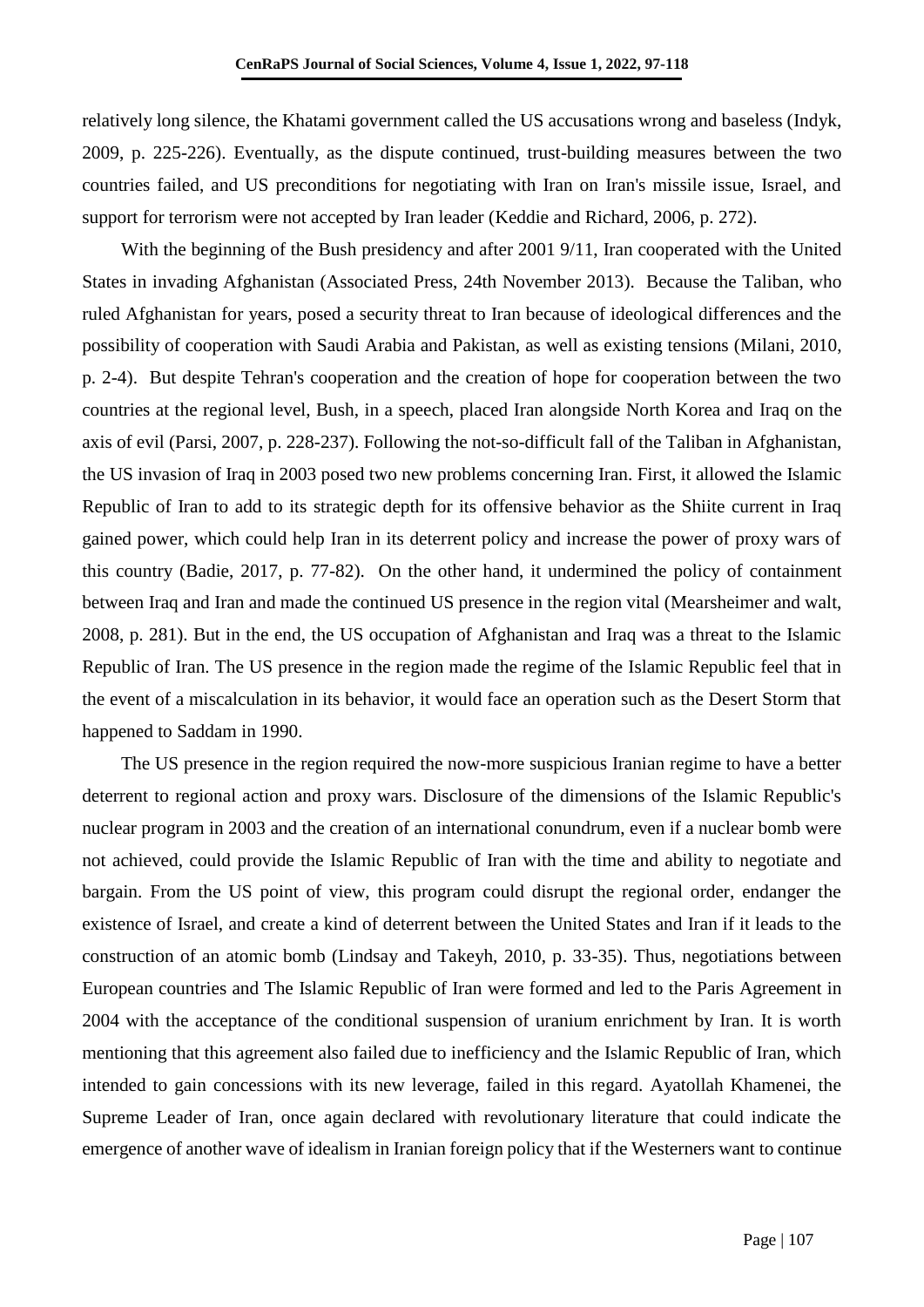this process of continuous demand, I will enter the field as my servant. Negotiations and the resulting agreement failed, and Iran's case went to the Security Council after much wrangling.

The Islamic Republic of Iran, which had exposed the hostile policy of the United States against itself, once again put the discourse of idealism at the top of its foreign policy, citing Ayatollah Khamenei's view, the United Status's bad intentions towards the revolution. Mahmoud Ahmadinejad became the president of Iran in 2005. In his speech, he criticized the existing international system and spoke about a kind of international system based on justice and the end of the American order. The foreign policy of Ahmadinejad's government was, in fact, to introduce the Islamic Republic of Iran as a pleasant Islamic government for all Muslims and to present a nation-centered model instead of the center-oriented model of expediencies inside Iran. Continuing his foreign policy approach, he questioned 9/11 as an excuse for the US invasion of Iraq and Afghanistan. Attending a conference called "The World Without Zionism," he confirmed Ayatollah Khomeini's remarks about removing Israel from the world map, calling the Holocaust a fake (The Jerusalem Post, 26th October 2005). Ahmadinejad, who was trying to reassert a deconstructive view of the idealist movement in Iran, declared in 2008 that the United States was in decline due to the US economic crisis and that the future rulers of the country would be better to limit their interference to their borders (Jacobson, 23rd September 2008). In other measures, he caused international tensions by traveling to Abu Musa, the disputed island of Iran, and the United Arab Emirates, as well as Lebanon (Sherrill, 2018, p. 186).

During Ahmadinejad's presidency, Iran's nuclear program became a major conundrum. From 2006 to 2010, a total of eight resolutions against Iran were approved by the Security Council, and the country's nuclear case was referred to the Security Council by the Board of Governors of the International Atomic Energy Agency. The crisis created by Iran seems to have been a response to the US disregard for an opportunity called the moderate government during the 2002-2006 negotiations. Now it was the Islamic Republic of Iran that decided to show again the second image of its foreign policy, that is, the threat and use of sensitizing and threatening levers against the existing international order.

Barack Obama, who took over the presidency in 2008, has repeatedly tried to prove to Iran that he does not seek regime change. He declared in Moscow in 2009 that "regime change and the introduction of a regime desired by the United States anywhere in the world is not worthy of the United States." Besides, in a 2009 Nowruz message called "A New Beginning," he called on Iran's leaders to accept Iran's international responsibilities and gain Iran's rightful place in the international community. During the presidency of Mahmoud Ahmadinejad, although he always spoke of readiness for negotiations and even held talks with US officials in Oman, in the end, no agreement was reached between the two countries. The Islamic Republic of Iran seems to have sought to prove once again that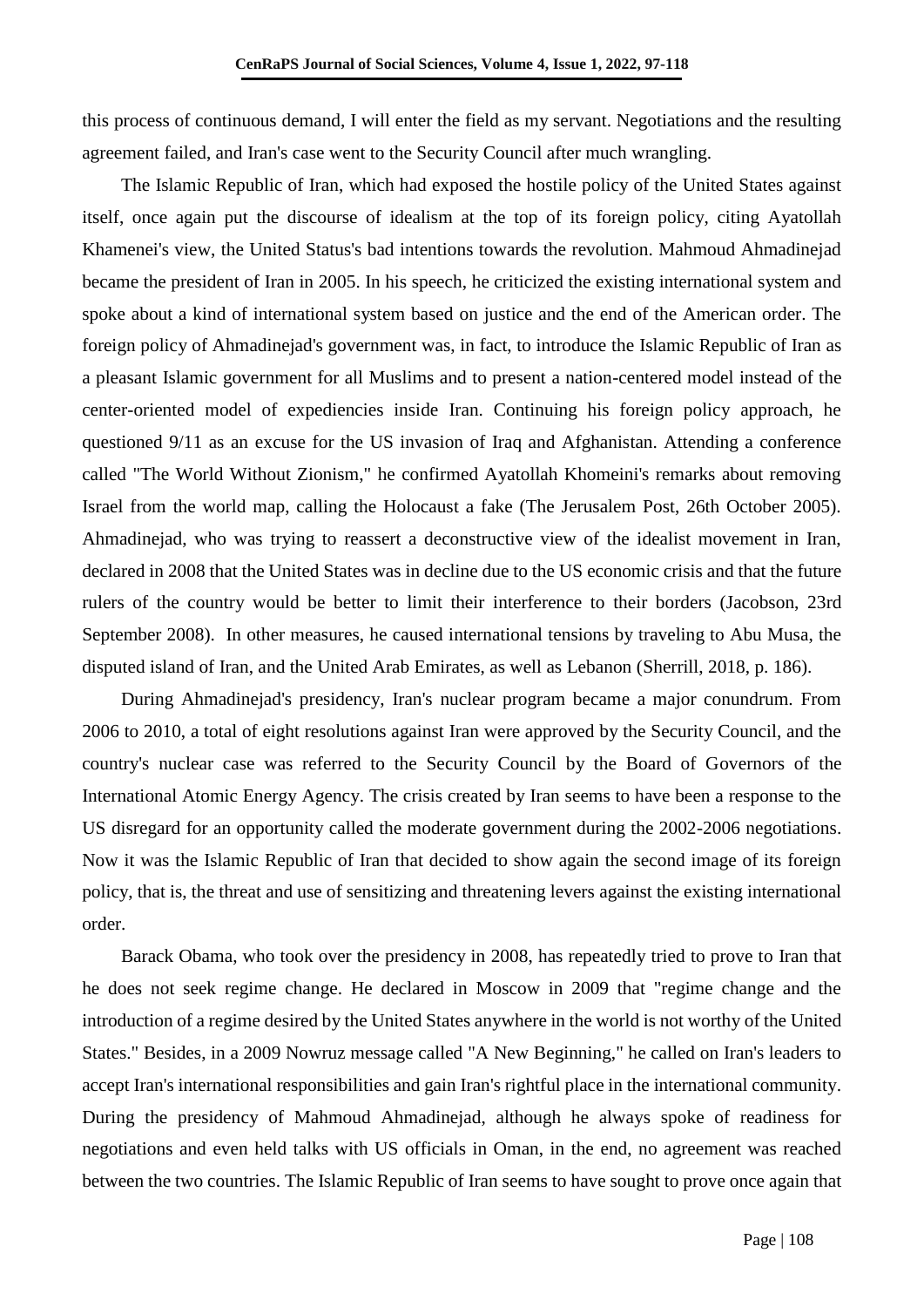if the US government does not use the opportunity to take the power of the moderate current in Iran, it will have to work harder in the face of a powerful conservative current.

Due to increasing pressure from the international community and, conversely, the demonstration of the value of using an opportunity called moderation by the idealists, the situation once again developed in such a way as to escape the economic pressures of sanctions and reduce the risk of a military attack on Iran According to Chapter 7 of the Security Council, a moderate current will reach a power. Hassan Rouhani became the President of Iran in 2013 with the slogan of constructive interaction with the West. On the other hand, President Obama's policy toward Iran was to restrain the country by using intelligent power and to offer mutual goodwill (Fayazmanesh, 2013, p. 114). Thus, Iran and the  $5 + 1$  countries, after several rounds of negotiations, finally signed a multilateral agreement in 2015 called JCPOA, which ultimately provided Iran with enrichment in a controlled percent and instead of its international sanctions against the country were removed. This agreement will allow the removal of arms sanctions against Iran from 2020 and the country will be able to buy weapons. Such an action could be a victory for the Islamic Republic of Iran. With the removal of economic and military sanctions, Iran can become much stronger than before. Such an agreement was a victory for Iran's expedient foreign policy because it was able to remove sanctions threatening Iran's security. However, the Iranian leader continued to show distrust of the United States and, while rejecting the possibility of its relationship with the United States, stressed that Iran was still aware of the evil intentions of the United States (Erdbrink, 21st October 2015).

Finally, in 2016, Donald Trump from the Republican Party became the President of the United States of America. He believed that the JCPOA agreement, ignoring many US interests, would not only give Iran a chance to become one of the richest and most powerful countries in the Persian Gulf with the help of Russia but also make Iran a regional power and could endanger regional order and US allies (Trump, 2016, p. 11). Trump finally pulled out of the nuclear agreement with Iran in 2018. The policy of maximum pressure is one of President Trump's strategies for simultaneously resolving Iran's nuclear crisis and its regional actions. US Secretary of State Mike Pompeo has stated that the goal of the maximum policy is to deprive the Iranian regime of financial resources to support its proxy groups in the region and to force Iranian leaders to negotiate a comprehensive and lasting agreement (Pompeo, 6th august 2019). This policy in 2019 increased the economic pressure on Iran to the highest level in the history of sanctions. Despite declining foreign exchange earnings, Iran's commitments to its proxy groups in the region, such as Hezbollah in Lebanon and the Houthis in Yemen, remain. However, the Trump government believes that the pressure on the Islamic Republic of Iran has always led this regime is willing to be conceded so that the Carter government's economic and political pressure on the release of hostages and the military pressure of the Reagan government at the end of the Iran-Iraq war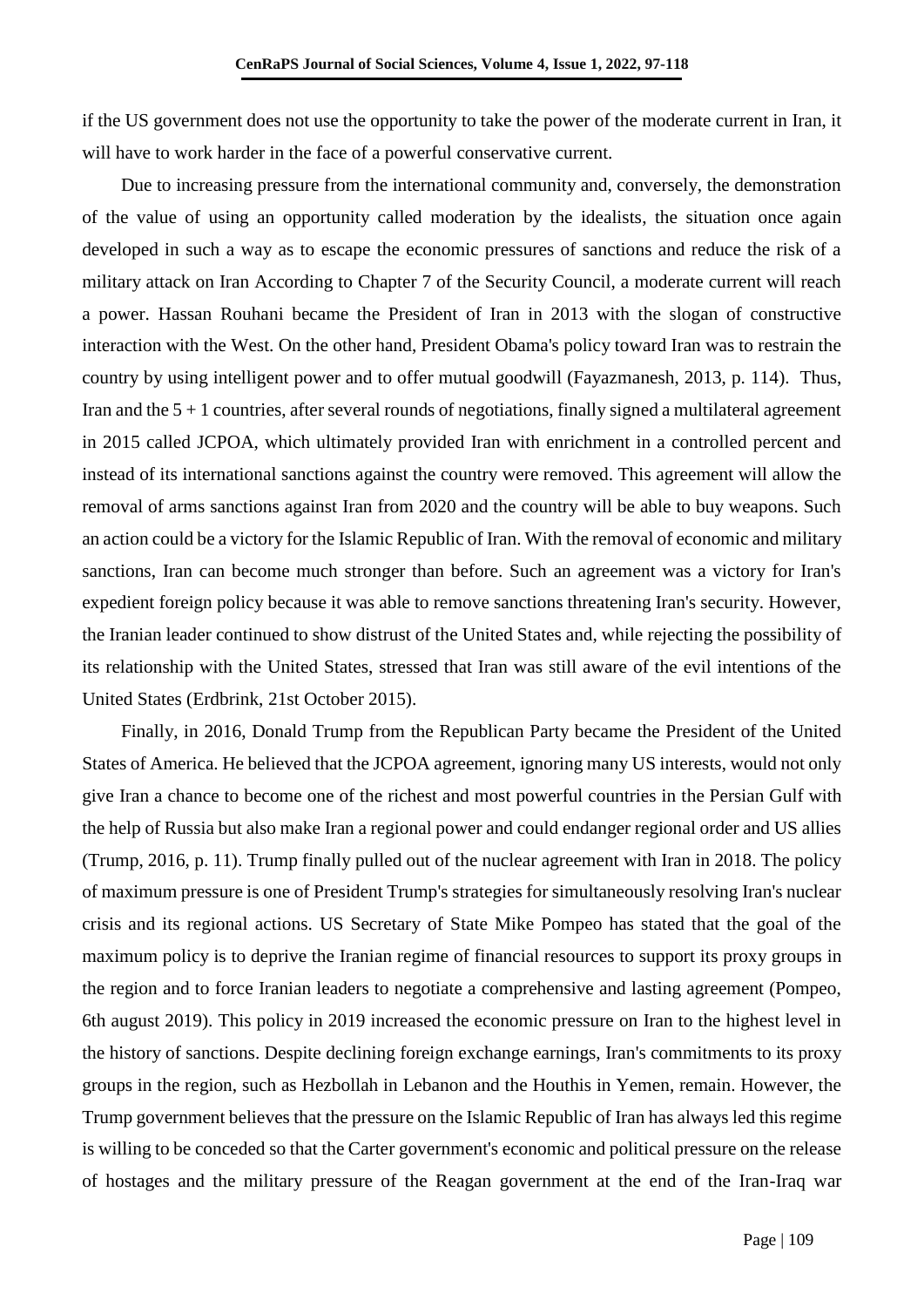moderated Iran's tough positions (Takeyh, 2010, p. 380-382). But this time the leaders of the Islamic Republic of Iran have adopted the policy of maximum resistance against the policy of maximum pressure (Daou, 8th November 2019). The Leader of the Revolution, who has always believed that American concessions are boundless, responded to Trump's threat to tear down the agreement by declaring that if the US President's threat to tear down the JCPOA was implemented, the Islamic Republic would set fire to the JCPOA (Tehran Times, 15th June 2016).

President Trump is talking about a comprehensive and good agreement with Iran. The agreement covers the issue of Iran's ballistic missiles, its nuclear program, Iranian-backed proxy groups, and peace in the Middle East. He believes that the strategy of maximum pressure will be only to change the behavior of the Iranian regime. On the other hand, the Supreme Leader of the Islamic Republic, while forbidding renegotiation, considers Iran's missile and military programs as the regime's red line. Iranian leaders see the US goal of sanctions as creating unrest in Iran, as shortages and problems caused by sanctions tripled fuel prices in Iran in 2019, leading to a series of popular and anti-government protests across Iran, and put the government in a position to crack down on protesters once again. This time, President Trump, while criticizing President Obama's approach to the Iranian protests in 2009, has stated in support of the Iranian people that he supports the protests the rights of the Iranian people and deems them worthy of a better future (Semones and Toosi, 1st November 2020). This action has put more pressure on the Iranian regime, as US support for the Iranian people, who often disagree with the Iranian regime and are somewhat frustrated with its liberation, could be a glimmer of hope for the Iranian people and stimulate and excite them (Pollack, 2004, p. 506-507). Moreover, such an action could be a similar response to the behavior of the country's idealists, who target nations instead of governments.

Some critics of the Trump government see the policy of maximum pressure as different, more inefficient, and more dangerous than the policies of previous US governments in dealing with Iran. They believe that the economic and political pressures of previous governments have been accompanied by a diplomatic breathing space (Wallsh, 12th February 2020). Despite announcing the existence of military options, the Obama government sought to introduce more realistic and accessible diplomatic solutions to Iran. But now the Trump government has set out 12 preconditions for starting negotiations with Iran, which the Iranian regime seems unwilling to accept. The preconditions that Ayatollah Khamenei considers worthless and the only condition for the start of negotiations is the return of the United States to the JCPOA agreement. On the other hand, according to critics of this policy, the lack of a diplomatic exit that can be examined by Iran has caused the Islamic Republic of Iran to resort to more violent acts in the region than before. Also, the policies of maximum pressure have put the moderates and the Rouhani government under pressure from domestic extremists.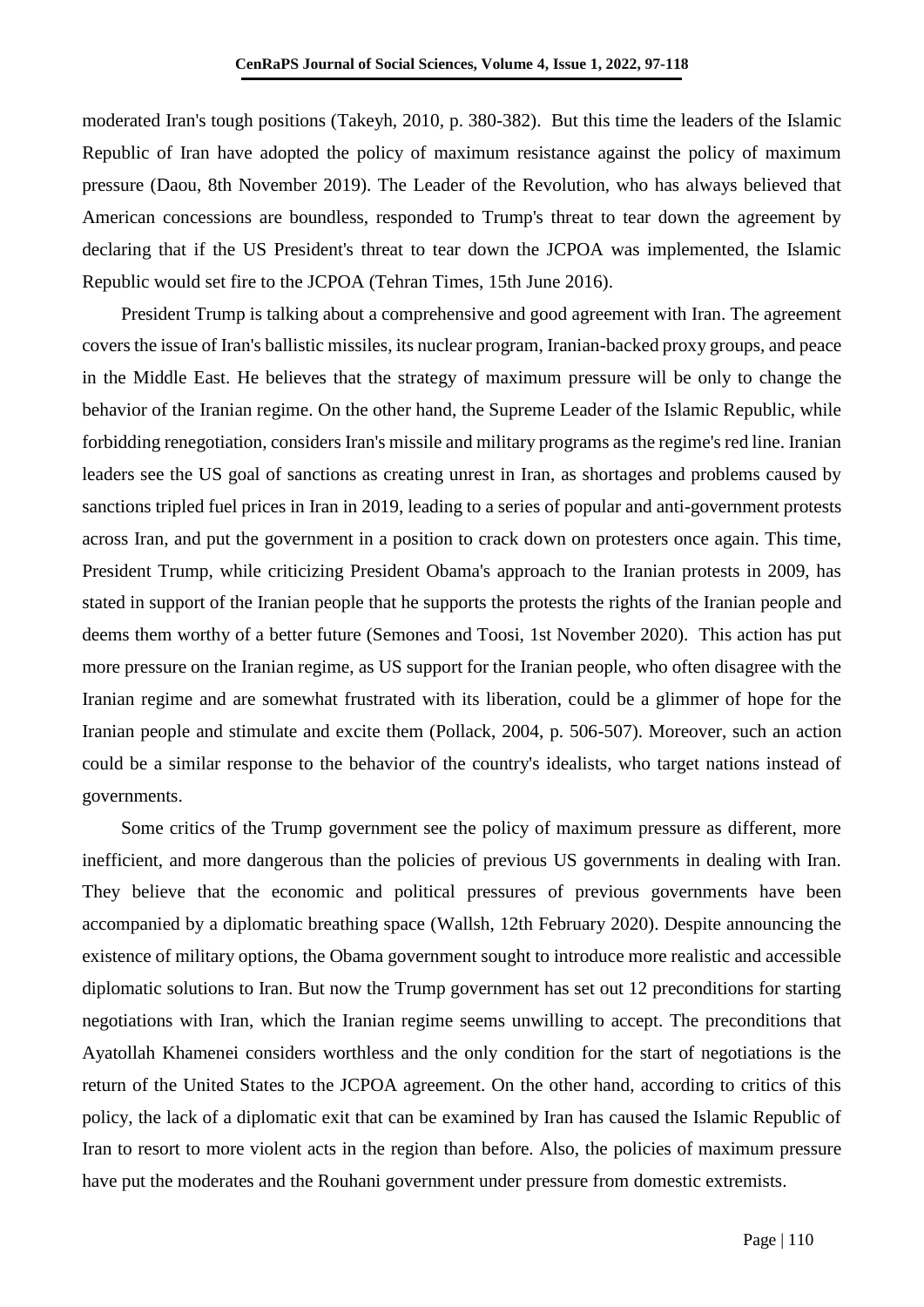But this time, unlike other US governments throughout the history of confrontation with Iran, the Trump government's tough policies and military readiness have made it difficult for idealism to return to the recurring cycle of the Islamic Republic's foreign policy. The United States has warned the Islamic Republic of Iran and its affiliated groups that any action against the country and its interests will be met with a swift and decisive response. As a result of the Trump government's policy of maximum pressure, it put the Revolutionary Guards on the list of terrorist groups. These conflicts culminated in the assassination of General Soleimani, commander of the Quds Force, which was the mainstay of Iran's regional actions, and created a serious balance of fear in relations between the two countries. As tensions escalated, President Trump, who had ordered the assassination of Soleimani following the killing of an American in Iraq, officially announced that this would be their official end if Iran wished to go to war.

On the other side of these confrontations, the Islamic Republic of Iran has also shown that it will be fully prepared to confront the United States of America by taking positions and actions. In 2019, a US spy drone was hit and shot down by IRGC missiles in Persian Gulf waters. The IRGC also fired several missiles at a US base in Baghdad in response to General Soleimani's death. Finally, amid these fireworks, the Ukrainian International passenger plane was targeted by the IRGC defensive missile, which resulted in the tragic death of all its passengers and crew. Although Iran stated that the reason was human error, this action shows the understanding of the Islamic Republic of Iran of the threat and readiness for reciprocal action.

As tensions between Iran and the United States escalate, especially concerning recent events, Islamic Republic officials have increasingly questioned US arguments that Iran has violated the spirit of the agreement, as well as its withdrawal from the JCPOA, and they are accused of trying to change the regime in Iran. Ayatollah Khamenei believes that all US presidents, even President Obama, who sought to negotiate, are not committed and will not live up to their commitments. He believes this is in response to people asking why Iran is not negotiating with the United States. He believes that the depth of the US hostility and enmity with Iran is very great, and this hostility will not be limited to the nuclear issue. He believes that the power of the Islamic Republic of Iran and its flagship in the Islamic world cause the US enmity with the system of the Islamic Republic and the attempt to overthrow it.

The foreign policy discourses of the Islamic Republic of Iran appear to be a recurring cycle, depending on the country's perception of the severity of US threats. A cycle of moderate discourse aimed at de-escalating and testing the possibility of trust in the United States, which, if not trusted, would become a deconstructive and aggressive discourse. Dr. Ziba Kalam, a professor of political science at the University of Tehran, said in an interview with Iranian officials during the subsequent sabotage of extremists in the negotiation process in 2015 and beyond that, that the time would come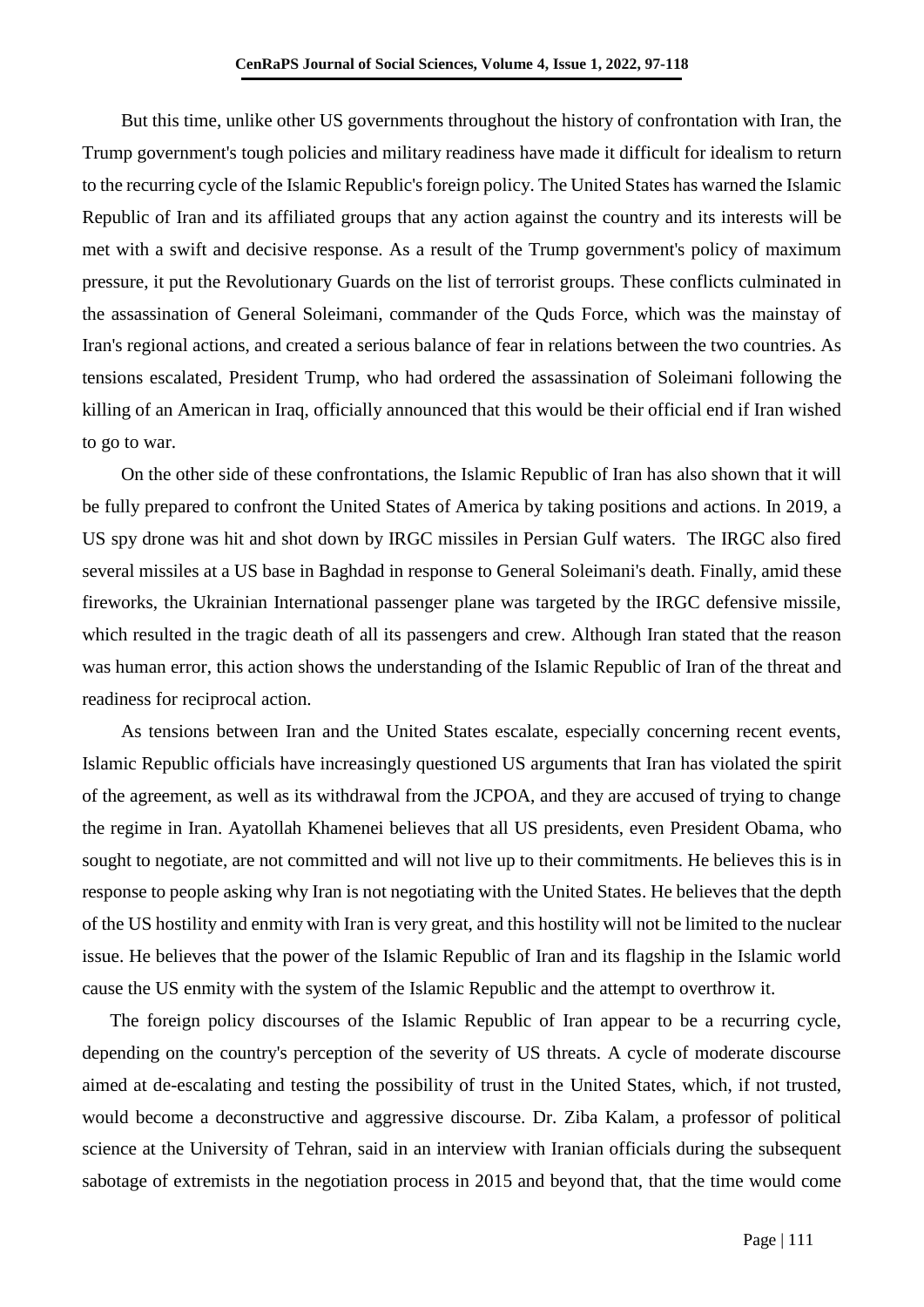when Iranian officials would follow in the footsteps of John Kerry and Obama (Zibakalam, 10th November 2016). Examining the foreign policy discourses of the Islamic Republic of Iran, it seems that it is the Iranian regime that by adopting an idealistic, destructive, and aggressive foreign policy, which is difficult to negotiate and agree has constantly trying to force the United States to seek a moderate current in Iran. Due to the severe distrust in the relations between the two countries, the Islamic Republic can only be assured of its survival if it achieves a strong and powerful deterrent. Some argue that the Islamic Republic of Iran needs deterrence because of the constant sense of threat to its survival and that the United States should either allow Iran to acquire a nuclear weapon or overthrow its government. Kenneth Waltz believes that nuclear Iran will use this deterrent weapon to ensure its security and not to attack its neighbors and others (Waltz, 2012, p. 2-5).

### **5. Conclusion**

The mental background of the leaders of the Islamic Republic of Iran from the interference of powerful countries in the internal affairs of their country throughout history has caused the slogans and ideals of the revolution, the constitution and foreign policy of the Islamic Republic of Iran, based on independence, denial of domination and aliens. Because Iranian leaders believe that the 1979 Islamic Revolution overthrew the Shah as an ally of the United States and cut off Iran from the United States, the United States has always sought regime change and overthrow. They believe that the arrogant nature of the United States requires it to have a relationship with Iran and all other countries and, if necessary, to overthrow the governments based in those countries. These thoughts and goals have greatly influenced the foreign policy discourses of the Islamic Republic of Iran and have caused many of the interests of the Islamic Republic of Iran to be redefined based on security due to the constant threat to the existence of the system. The goal of the Islamic Republic of Iran is to create a kind of deterrent against the United States of America, and this country has tried to create and implement it using its foreign policy tools at the regional and international levels. A lever that none of the overthrown governments of Iran have had in history or have been overthrown before they were reached. Examining the cycle of discourse in the foreign policy of the Islamic Republic of Iran, it is inferred that these discourses have been at least in practice a repetitive cycle between expediency and idealism based on the times need. Examining the history of relations between the regime of the Islamic Republic of Iran and the United States of America, it seems that there is a direct relationship between US actions, the Iranian regime's perception of hostility or non-hostility, and coercive or peaceful reciprocal actions by this regime. Although the foreign policy of the Islamic Republic of Iran in its different discourses has shown that it can change in appearance depending on the circumstances, but it will not deviate from its original. Whatever the discourse, its purpose will be to preserve the center of the Islamic world.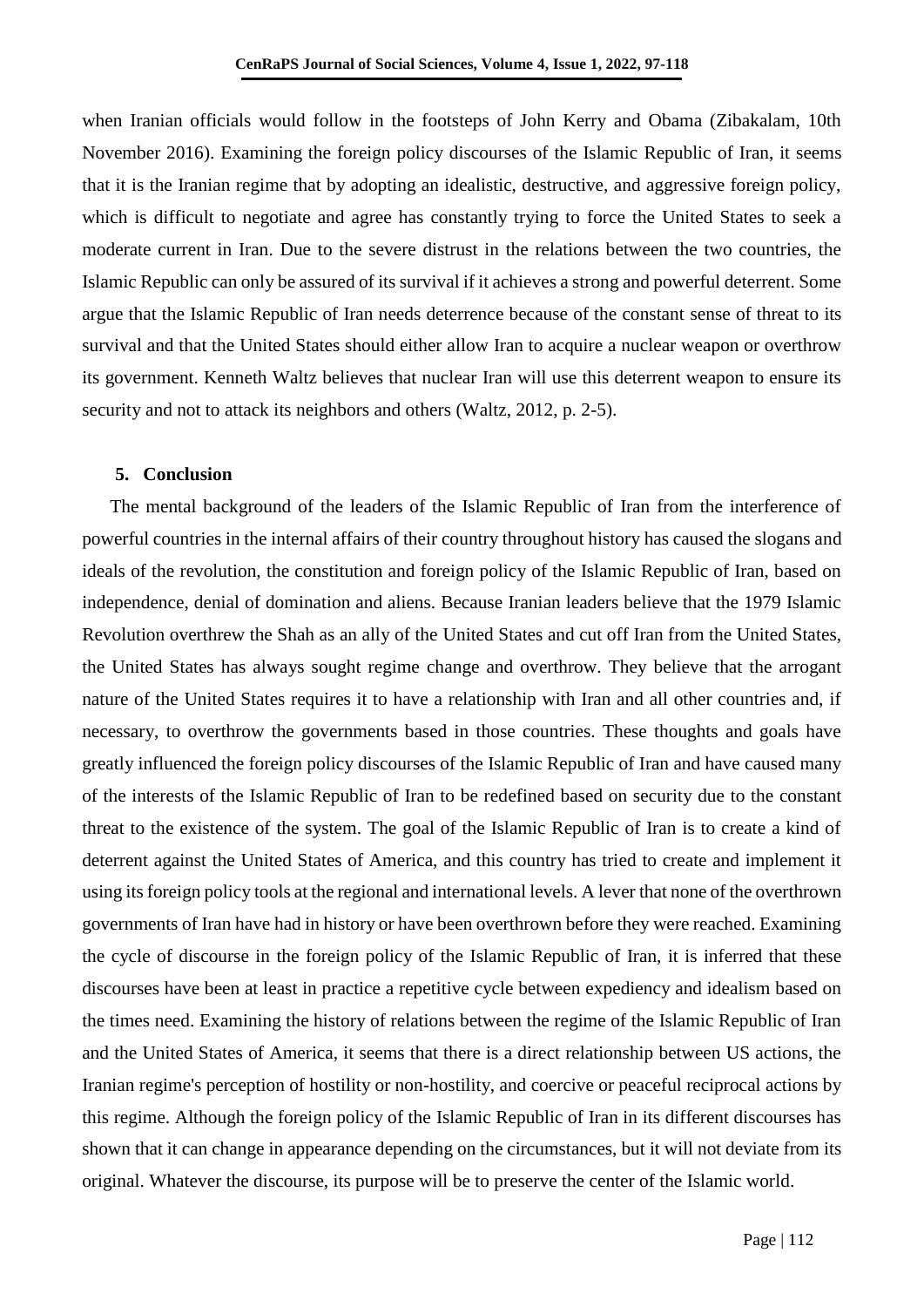### **References**

Abrahamian, E. (1982) Iran between two revolutions (Princeton: Princeton University Press). Afkhami, G. (2009). The life and times of the Shah (Berkeley, Calif.: Univ. of California Press).

Allin, D. & Simon, S. (2010) The sixth crisis (New York: Oxford University Press).

Ambrose, S. (1971) Rise to globalism (Harmondsworth: Penguin Books).

- Associated Press (2013) Secret US-Iran talks cleared way for historic nuclear deal. Available at: [https://www.telegraph.co.uk/news/worldnews/middleeast/iran/10471030/Secret-US-](https://www.telegraph.co.uk/news/worldnews/middleeast/iran/10471030/Secret-US-Iran-talks-cleared-way-for-historic-nuclear-deal.html)[Iran-talks-cleared-way-for-historic-nuclear-deal.html,](https://www.telegraph.co.uk/news/worldnews/middleeast/iran/10471030/Secret-US-Iran-talks-cleared-way-for-historic-nuclear-deal.html) accessed 29 August 2020.
- Badie, D. (2017) After Saddam: American Foreign Policy and the Destruction of Secularism in the Middle East. (Maryland: LEXINGTON Books).
- Balaghi, S. (2013) Silenced Histories and Sanitized Autobiographies: The 1953 CIA Coup in Iran. Biography, 36(1), pp. 71-96.
- Bergman, R. (2008) The Secret War with Iran: The 30-Year Clandestine Struggle Against the World's Most Dangerous Terrorist Power (New York: Simon and Schuster).

Berman, I. (2007) Tehran rising (Lanham: Rowman & Littlefield).

- Blum, W. (1995) Killing hope: US military and cia interventions since World War II (Maine: Common Courage Press).
- Cooper, A. (2015) Declassified: Washington's hesitant plans for a military coup in prerevolution Iran. Available at: [https://www.theguardian.com/world/iran](https://www.theguardian.com/world/iran-blog/2015/feb/11/us-general-huysers-secret-iran-mission-declassified)[blog/2015/feb/11/us-general-huysers-secret-iran-mission-declassified,](https://www.theguardian.com/world/iran-blog/2015/feb/11/us-general-huysers-secret-iran-mission-declassified) accessed 27 August 2020.
- Cooper, A. (2016) The Fall of Heaven: The Pahlavis and the Final Days of Imperial Iran (New York: Macmillan).
- Daou, M. (2019) Iran answers Trump's maximum pressure with maximum resistance. Available at: [https://www.france24.com/en/20191108-iran-answers-trump-s-maximum](https://www.france24.com/en/20191108-iran-answers-trump-s-maximum-pressure-with-maximum-resistance)[pressure-with-maximum-resistance,](https://www.france24.com/en/20191108-iran-answers-trump-s-maximum-pressure-with-maximum-resistance) accessed 29 August 2020.

- Nuclear Future: Critical U.S. Policy Choices (Santa monica, RAND Corporation).
- Dumbrell, J. (1996) American foreign policy: Carter to Clinton (New York: Macmillan).
- Edwards, A. (2014) (Dual Containmenty Policy in the Persian Gulf) (New York: Palgrave Macmillan US).
- Emery, C. (2013) US Foreign Policy and the Iranian Revolution: The Cold War Dynamics of Engagement and Strategic Alliance (New York: Springer).

Davis, L., Martini, J., Nader, A., Kaye, D., Quinlivan, J., & Steinberg, P. (2011). Iran's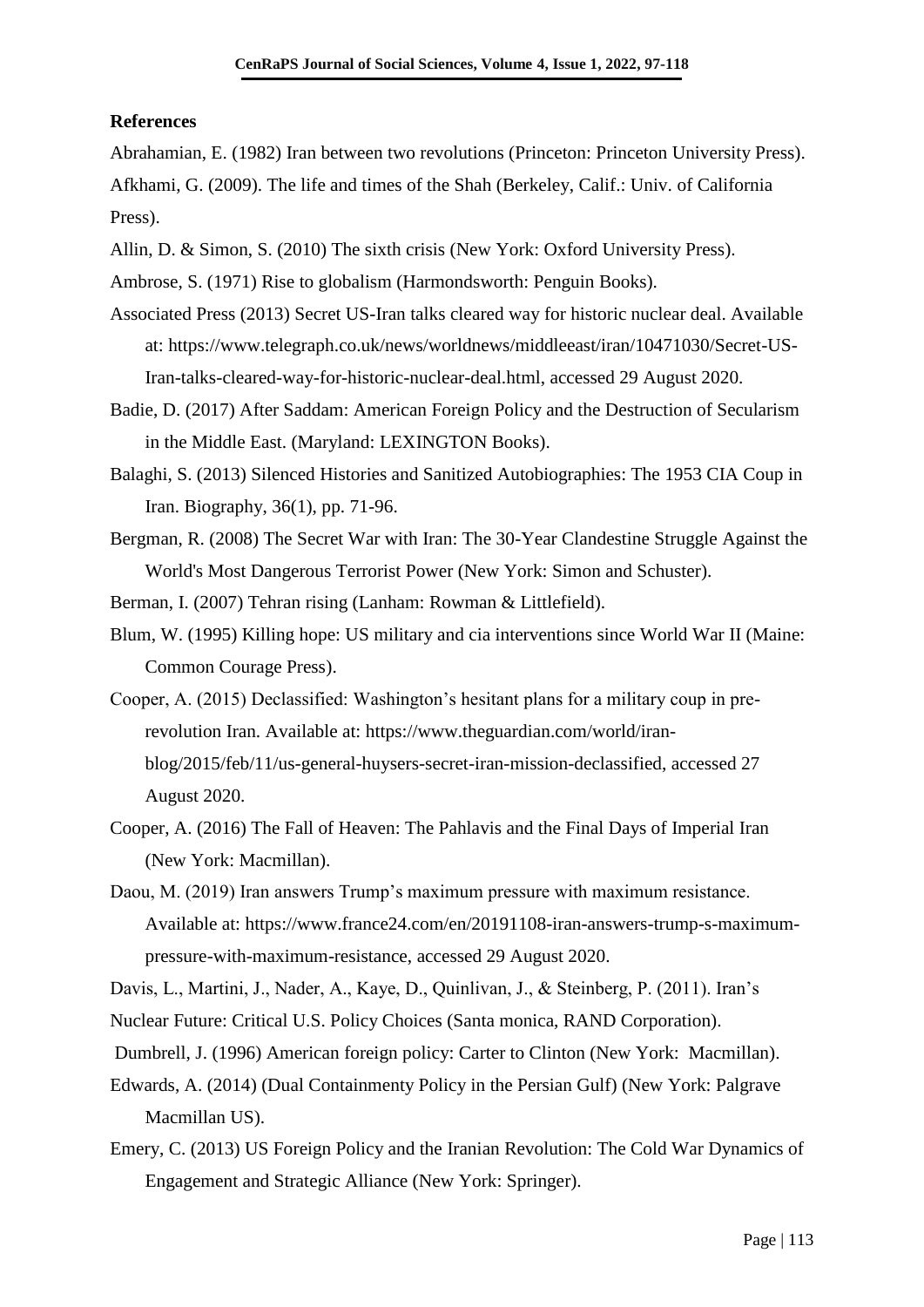- Erdbrink, T. (2015) Iran Nuclear Deal Wins Tepid Endorsement from Ayatollah Ali Khamenei. Available at: [https://www.nytimes.com/2015/10/22/world/middleeast/iran](https://www.nytimes.com/2015/10/22/world/middleeast/iran-nuclear-deal-ayatollah-ali-khamenei.html)[nuclear-deal-ayatollah-ali-khamenei.html,](https://www.nytimes.com/2015/10/22/world/middleeast/iran-nuclear-deal-ayatollah-ali-khamenei.html) accessed 29 August 2020.
- Fattahi, K. (2016) America's secret engagement with Khomeini. Available at: [https://www.bbc.com/news/world-us-canada-36431160,](https://www.bbc.com/news/world-us-canada-36431160) accessed 27 August 2020.
- Fattahi, K. (2016) Qarani's warnings to the United States about Ayatollah Ali Khomeini. Available at:

https://www.bbc.com/persian/iran/2016/06/160609 113 kf qarani warning us khomein i, accessed 29 August 2020.

- Fayazmanesh, S. (2008) The United States and Iran (London: Routledge).
- Fayazmanesh, S. (2013) Containing Iran: Obama's Policy of "tough Diplomacy" (Newcastle: Cambridge Scholars).
- Gasiorowski, M. and Byrne, M. (2004) Mohammad Mosaddeq and the 1953 coup in Iran (New York: Syracuse University Press).
- Hancock, J. (2007) Human rights and US foreign policy (Oxfordshire: Routledge).
- Houghton, D. (2001) US foreign policy and the Iran hostage crisis (Cambridge: Cambridge University Press).
- Hossaın, Muhammed Alı, And Saeyd Rashed Hasan Chowdury. "Western Culture Aggressıon In Muslım Socıety: A Comparatıve Analysıs." *International Journal of Social, Political and Economic Research* 2, no. 1 (2015): 56-76.
- Indyk, M. (2009) Innocent Abroad: An Intimate Account of American Peace Diplomacy in the Middle East (New York: Simon & Schuster).
- Jacobson, J. (2008) Iran: 'American empire' nearing collapse. Available at: [http://www.nbcnews.com/id/26853423/ns/world\\_news-united\\_nations/t/iran-american](http://www.nbcnews.com/id/26853423/ns/world_news-united_nations/t/iran-american-empire-nearingcollapse/#.Xgtjp85LeUk)[empire-nearingcollapse/#.Xgtjp85LeUk,](http://www.nbcnews.com/id/26853423/ns/world_news-united_nations/t/iran-american-empire-nearingcollapse/#.Xgtjp85LeUk) accessed 29 August 2020.
- Kaji, M. (2019) Trump warns Iran not to threaten US: 'If Iran wants to fight, that will be the official end of Iran'. Available at: [https://abcnews.go.com/Politics/trump-warns-iran](https://abcnews.go.com/Politics/trump-warns-iran-threaten-us-iran-fight-official/story?id=63140405)[threaten-us-iran-fight-official/story?id=63140405,](https://abcnews.go.com/Politics/trump-warns-iran-threaten-us-iran-fight-official/story?id=63140405) accessed 29 August 2020.
- Katouzian, H. (2013) Iran (London: Oneworld).
- Kaufman, B. (2006) The Carter Years (New York: Infobase Publishing).
- Kılıçoğlu, A. N. Y. D. G. (2018). Yumuşak Güç ve Kamu Diplomasisi Üzerine Akademik Analizler.
- Keddie, N. & Richard, Y. (1981) Modern Iran: Roots and Results of Revolution (New Haven: Yale University Press).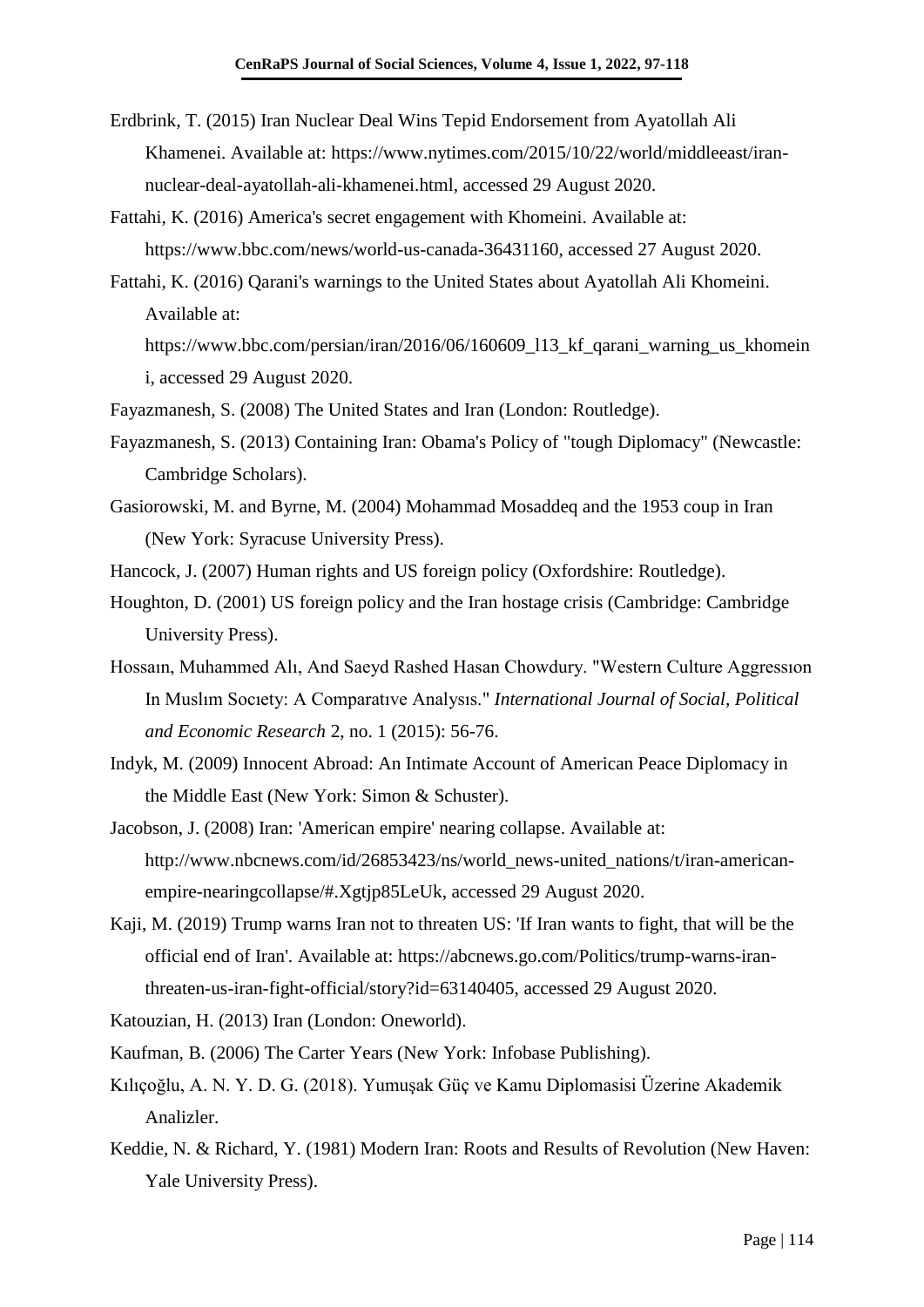- Keyostovan, H. (1948) Negative Balancing Strategy in the Fourteenth Parliament (Tehran: mossadegh publication).
- Khamenei, S. A. (2009) The Supreme Leader's View of Global Arrogance. Available at: [http://farsi.khamenei.ir/speech-content?id=101179,](http://farsi.khamenei.ir/speech-content?id=101179) accessed 27 August 2020.
- Khatami, M. (1998) Interviewed by Christiane Amanpour for CNN. Available at: http://edition.cnn.com/WORLD/9801/07/iran/interview.html, Accessed: 28 August 2020.
- Kinzer, S. (2003) All the Shah's men: An American coup and the roots of Middle East terror (New Jersey: John Wiley & Sons).
- Kissinger, H. (2002) Does America Need a Foreign Policy? Toward a Diplomacy for the 21st Century (New York: Simon & Schuster).

Kissinger, H. (2014) World order (Westminster: Penguin Books).

- Lindsay, J. & Takeyh, R. (2010) After Iran Gets the Bomb: Containment and Its Complications. Available at: [https://www.foreignaffairs.com/articles/persian-gulf/2010-](https://www.foreignaffairs.com/articles/persian-gulf/2010-02-22/after-iran-gets-bomb) [02-22/after-iran-gets-bomb,](https://www.foreignaffairs.com/articles/persian-gulf/2010-02-22/after-iran-gets-bomb) accessed 29 August 2020.
- Litwak, R. (2000) Rogue states and US foreign policy: containment after the Cold War (Washington, D.C: Woodrow Wilson Center Press).
- Lolaki, S. (2020) Diverging Approaches of Political Islamic Thought in Iran since the 1960s (Singapore: Palgrave Macmillan).
- Martin, G. (2003) Understanding Terrorism: Challenges, Perspectives, and Issues (California: SAGE Publications).
- Mearsheimer, J. and Walt, S. (2008) The Israel lobby and U.S. foreign policy (New York: Farrar, Straus and Giroux).

Milani M (2010) The Iran Primer. Available at: https://www.google.com/url?sa=t&rct=j&q=&esrc=s&source=web&cd=&cad=rja&uact =8&ved=2ahUKEwidtOrP- \_rAhXKTRUIHWTrCEMQFjAAegQIAxAB&url=https%3A%2F%2Firanprimer.usip.or

g%2Fsites%2Fdefault%2Ffiles%2FIran%2520and%2520Afghanistan.pdf&usg=AOvVa w2ymUJj5lwhR4\_kSklvHwLw, accessed, 29 August 2020.

Miles, S. & Sabet, F. (2018) What Would Reagan Do on Iran? Foreign Policy Available at: [https://foreignpolicy.com/2018/10/30/what-would-reagan-do-on-iran-victory-cold-war](https://foreignpolicy.com/2018/10/30/what-would-reagan-do-on-iran-victory-cold-war-gorbachev-soviet-union-iran-maximum-pressure/)[gorbachev-soviet-union-iran-maximum-pressure/,](https://foreignpolicy.com/2018/10/30/what-would-reagan-do-on-iran-victory-cold-war-gorbachev-soviet-union-iran-maximum-pressure/) accessed 28 August 2020.

Mofid, K. (1990) The Economic consequences of the Gulf war. (London: Routledge).

Mousavi Khomeini, R. (2008) SAHIFEH-YE IMAM, (Tehran: The Institute for Compilation and Publication of Imam Khomeini's Works).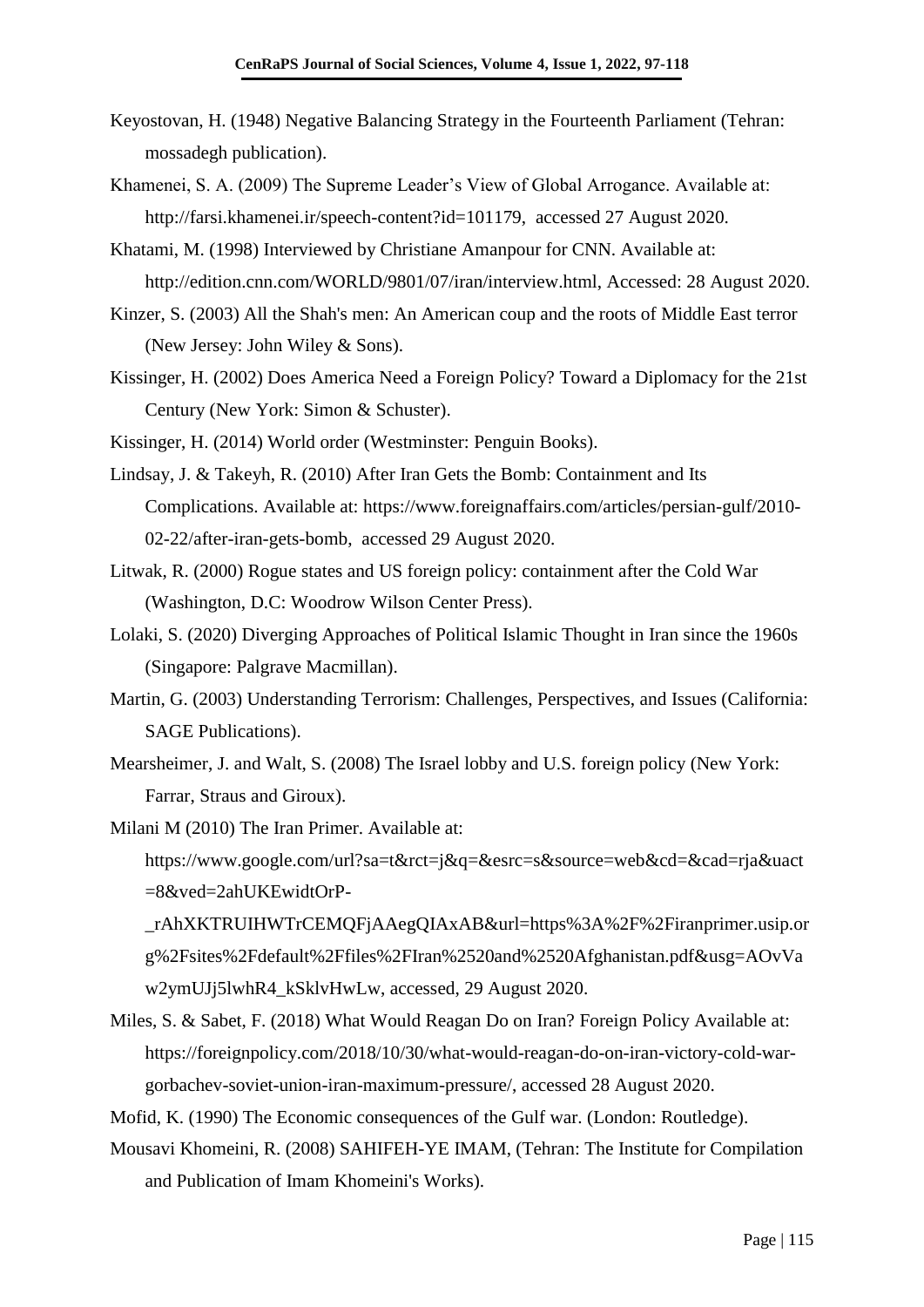Mousavian, S. H. (2008) Iran-Europe relations (London: Routledge).

- Mousavian, S. H. (2012) Backed into a Corner. Foreign Policy. Available at: [https://foreignpolicy.com/2012/04/13/backed-into-a-corner/,](https://foreignpolicy.com/2012/04/13/backed-into-a-corner/) accessed 28 August 2020.
- Mousavian, S. H. & Shahidsaless, S. (2014) Iran and the United State (New York: Bomsbury Publishing).
- Parsi, T. (2007) Treacherous Alliance: The Secret Dealings of Israel, Iran, and the United States (New Haven: Yale University Press).
- Pollack, K. (2004) The Persian puzzle (New York: Random House).
- Pompeo, M. (2019) Trump administration pressure is weakening Iran's regime. Available at: https://www.usatoday.com/story/opinion/2019/08/06/trump-administration-pressureweakening-iran-michael-pompeo-editorials-debates/1938504001/, accessed 29 August 2020.
- Raether, C. & Sampson, C. (1989) Foreign relations of the United States 1952-1954 (Washington: United States government printing Office).
- Rafsanjani, H. A. (2003) Analysis of approaches in foreign policy. Journal of Rahbord 27 (1), pp. 7-30.
- Ramezani, R. (2009) An Analytic Framework for Examining the Foreign Policy of the Islamic Republic of Iran (Tehran: Ney Publication).
- Razoux, P. & Elliott, N. (2013) The Iran-Iraq War (Cambridge: Harvard University Press).
- Roosevelt, K. (1979) Countercoup: the struggle for the control of Iran (New York: McGraw-Hill).
- Rouhani, H. (2013) TV Debate: Domestic and foreign policy. Available from: [http://rouhani.ir/event.php?event\\_id=73,](http://rouhani.ir/event.php?event_id=73) accessed 28 August 2020.
- Scott, J. (1998) After the end (Durham: Duke University Press).
- Semones, E. & Toosi, N. (2020) Trump tweets support to Iranian protesters. Available at: https://www.politico.com/news/2020/01/11/trump-iran-protesters-tweets-097554, accessed 29 August 2020.
- Shabani, R. (2005) Iranian history at a glance (Bolton: Alhoda UK).
- Shareef, M. (2014) The United States, Iraq and the Kurds: Shock, Awe and Aftermath (London: Routledge).
- Sherrill, C. (2018) Losing Legitimacy: The End of Khomeini's Charismatic Shadow and Regional Security (Maryland: Lexington Books).
- Sick, G. (1985) All fall down (London: I.B.Tauris & Co. Ltd).
- Straw, J. (2019) The English Job (London: Biteback Publishing).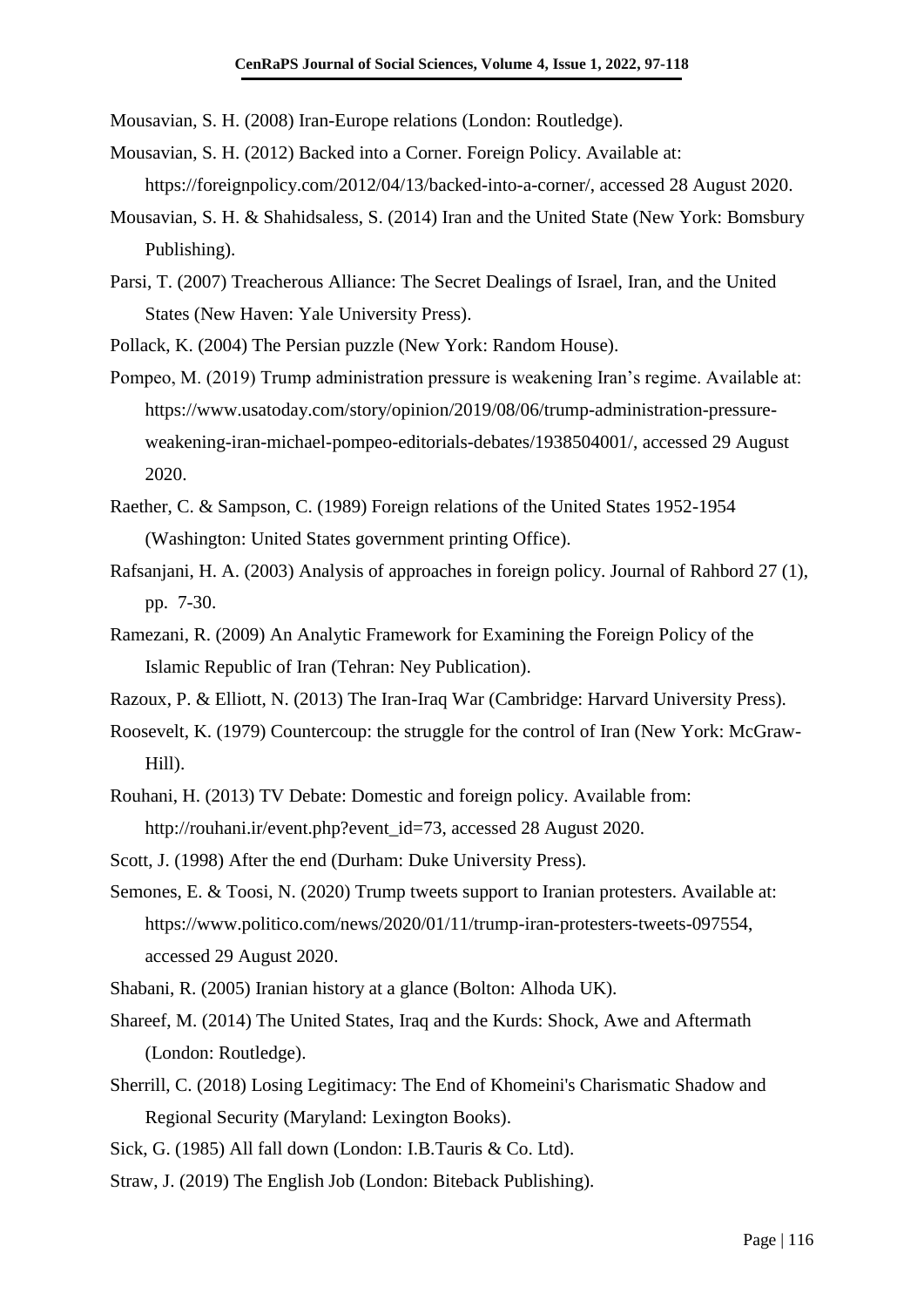- Takeyh, R. (2010) The Iran-Iraq War: A Reassessment. The Middle East Journal, 64(3), pp. 365-383.
- Tarock, A. (1998) The superpowers' involvement in the Iran-Iraq War. (Commack, N.Y.: Nova Science Publishers).
- Tehran Times (2016) Leader: Iran will burn JCPOA if U.S. tears it up. Available at: https://www.tehrantimes.com/news/403429/Leader-Iran-will-burn-JCPOA-if-U-S-tearsit-up, accessed 29 August 2020.
- The Jerusalem Post (2005) Iran hosts 'The World without Zionism'. Available at: https://www.jpost.com/Middle-East/Iran-hosts-The-World-without-Zionism, accessed 29 August 2020.
- Thomas, E. (1996) The Very Best Men: Four Who Dared: The Early Years of the CIA (New York: Simon and Schuster).
- Trenta, L. (2013) The Champion of Human Rights Meets the King of Kings: Jimmy Carter, the Shah, and Iranian Illusions and Rage. Diplomacy & Statecraft 24(3), pp. 476-498.
- Trump, D. (2015) Crippled America: How to Make America Great Again (New York: Threshold Editions).
- U.S. Senate: Committee on Foreign Relations (1980) U.S. security interests and policies in Southwest Asia: hearings before the Committee on Foreign Relations, United States Senate, and its Subcommittee on Near Eastern and South Asian Affairs; Ninety-sixth Congress, second session; on ... ; February 6, 7, 20, 27 ; March 4, 18, 1980 (Washington D.C.: U.S. Senate).
- [WorldCat.org] (1980) Worldcat.org, Available at: [https://www.worldcat.org/title/us-security](https://www.worldcat.org/title/us-security-interests-and-policies-in-southwest-asia-hearings-before-the-committee-on-foreign-relations-united-states-senate-and-its-subcommittee-on-near-eastern-and-south-asian-affairs-ninety-sixth-congress-second-session-on-february-6-7-20-27-march-4-18-1980/oclc/796920921)[interests-and-policies-in-southwest-asia-hearings-before-the-committee-on-foreign](https://www.worldcat.org/title/us-security-interests-and-policies-in-southwest-asia-hearings-before-the-committee-on-foreign-relations-united-states-senate-and-its-subcommittee-on-near-eastern-and-south-asian-affairs-ninety-sixth-congress-second-session-on-february-6-7-20-27-march-4-18-1980/oclc/796920921)[relations-united-states-senate-and-its-subcommittee-on-near-eastern-and-south-asian](https://www.worldcat.org/title/us-security-interests-and-policies-in-southwest-asia-hearings-before-the-committee-on-foreign-relations-united-states-senate-and-its-subcommittee-on-near-eastern-and-south-asian-affairs-ninety-sixth-congress-second-session-on-february-6-7-20-27-march-4-18-1980/oclc/796920921)[affairs-ninety-sixth-congress-second-session-on-february-6-7-20-27-march-4-18-](https://www.worldcat.org/title/us-security-interests-and-policies-in-southwest-asia-hearings-before-the-committee-on-foreign-relations-united-states-senate-and-its-subcommittee-on-near-eastern-and-south-asian-affairs-ninety-sixth-congress-second-session-on-february-6-7-20-27-march-4-18-1980/oclc/796920921) [1980/oclc/796920921,](https://www.worldcat.org/title/us-security-interests-and-policies-in-southwest-asia-hearings-before-the-committee-on-foreign-relations-united-states-senate-and-its-subcommittee-on-near-eastern-and-south-asian-affairs-ninety-sixth-congress-second-session-on-february-6-7-20-27-march-4-18-1980/oclc/796920921) accessed 28 August 2020.

Velayati, A. (1987) beginning. Journal of Foreign Policy 1(1), pp. 3-8.

- Wallsh, D. (2020) The 'maximum pressure' campaign undermines Trump's national security strategy - Atlantic Council. Available at: [https://atlanticcouncil.org/blogs/iransource/the](https://atlanticcouncil.org/blogs/iransource/the-maximum-pressure-campaign-undermines-trumps-national-security-strategy/)[maximum-pressure-campaign-undermines-trumps-national-security-strategy/,](https://atlanticcouncil.org/blogs/iransource/the-maximum-pressure-campaign-undermines-trumps-national-security-strategy/) accessed 29 August 2020.
- Waltz, K. (2012) Why Iran Should Get the Bomb. Available at: [https://www.foreignaffairs.com/articles/iran/2012-06-15/why-iran-should-get-bomb,](https://www.foreignaffairs.com/articles/iran/2012-06-15/why-iran-should-get-bomb) accessed 29 August 2020.